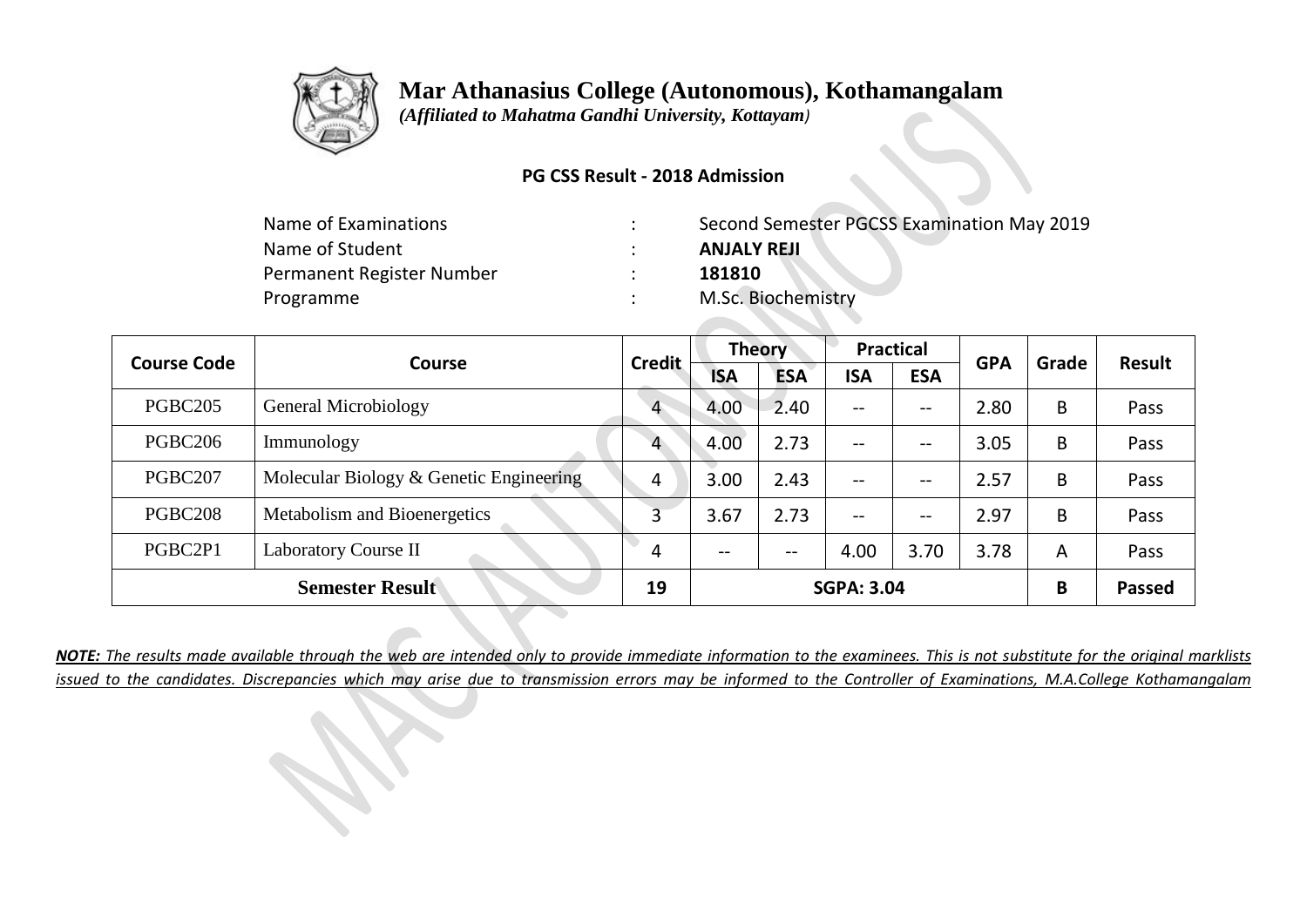

 *(Affiliated to Mahatma Gandhi University, Kottayam)*

### **PG CSS Result - 2018 Admission**

| Name of Examinations      | Second Semester PGCSS Examination May 2019 |
|---------------------------|--------------------------------------------|
| Name of Student           | <b>ANJANA MURALI</b>                       |
| Permanent Register Number | 181811                                     |
| Programme                 | M.Sc. Biochemistry                         |
|                           |                                            |

| <b>Course Code</b>  | Course                                  | <b>Credit</b>  | <b>Theory</b> |                          | <b>Practical</b>         |                   | <b>GPA</b> | Grade          | Result        |
|---------------------|-----------------------------------------|----------------|---------------|--------------------------|--------------------------|-------------------|------------|----------------|---------------|
|                     |                                         |                | <b>ISA</b>    | <b>ESA</b>               | <b>ISA</b>               | <b>ESA</b>        |            |                |               |
| PGBC <sub>205</sub> | General Microbiology                    | $\overline{4}$ | 3.33          | 1.80                     | $\qquad \qquad -$        | $\qquad \qquad -$ | 2.18       | C              | Pass          |
| PGBC <sub>206</sub> | Immunology                              | 4              | 3.33          | 1.07                     | $\overline{\phantom{a}}$ | --                | $-$        | $- -$          | Fail          |
| PGBC207             | Molecular Biology & Genetic Engineering | 4              | 3.33          | 1.67                     | $\overline{\phantom{a}}$ | --                | 2.09       | C              | Pass          |
| PGBC <sub>208</sub> | Metabolism and Bioenergetics            | 3              | 3.67          | 1.67                     | $-$                      | --                | 2.17       | C              | Pass          |
| PGBC2P1             | <b>Laboratory Course II</b>             | 4              | $- -$         | $\overline{\phantom{m}}$ | 3.88                     | 3.63              | 3.69       | $\overline{A}$ | Pass          |
|                     | <b>Semester Result</b>                  | 19             |               |                          | $SGPA: -$                |                   |            | --             | <b>Failed</b> |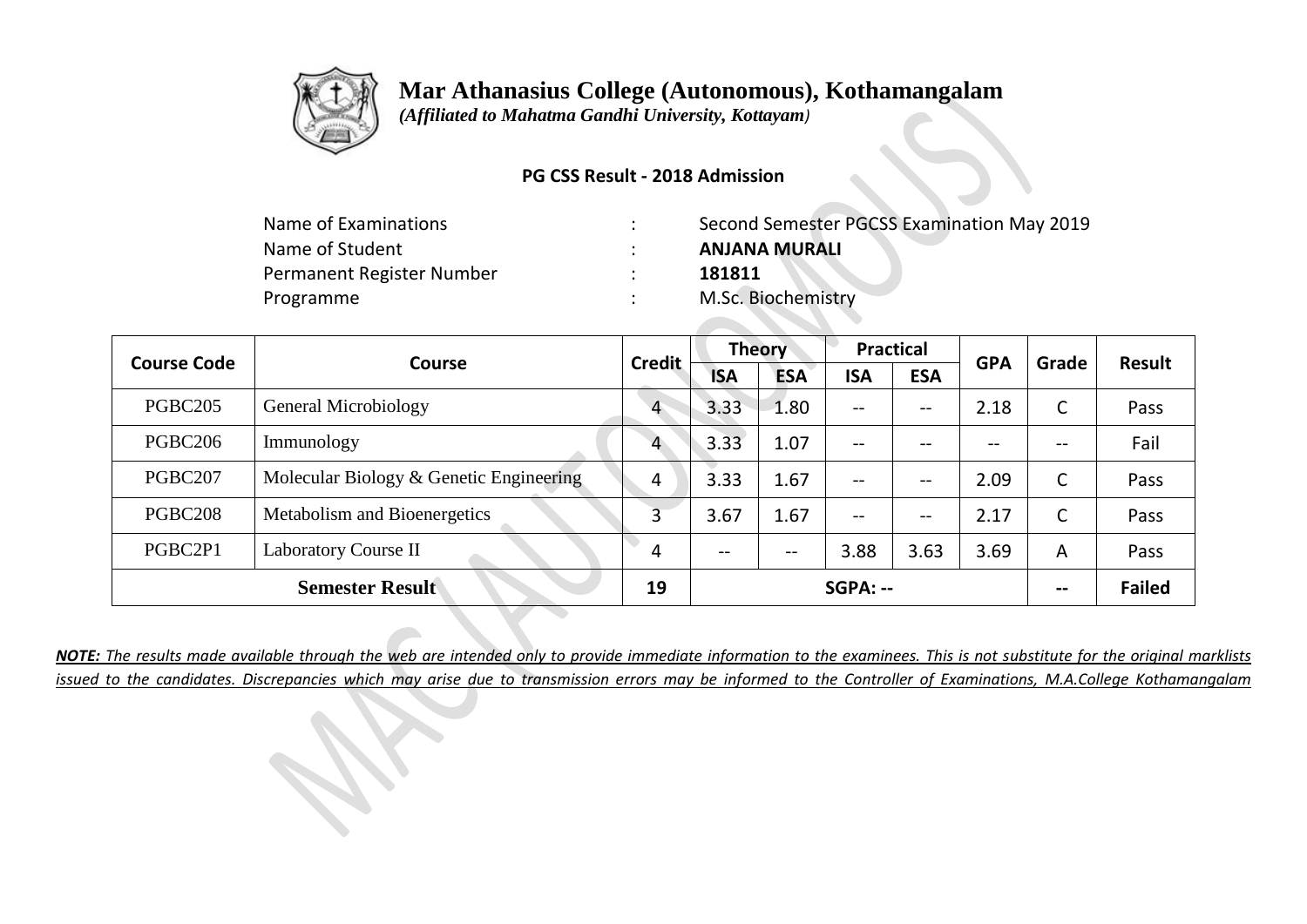

 *(Affiliated to Mahatma Gandhi University, Kottayam)*

### **PG CSS Result - 2018 Admission**

| Name of Examinations      | Second Semester PGCSS Examination May 2019 |
|---------------------------|--------------------------------------------|
| Name of Student           | <b>ARUN JOHN</b>                           |
| Permanent Register Number | 181812                                     |
| Programme                 | M.Sc. Biochemistry                         |

| <b>Course Code</b>  | <b>Course</b>                           | <b>Credit</b>  | <b>Theory</b>            |            | <b>Practical</b>         |            | <b>GPA</b> | Grade | <b>Result</b> |
|---------------------|-----------------------------------------|----------------|--------------------------|------------|--------------------------|------------|------------|-------|---------------|
|                     |                                         |                | <b>ISA</b>               | <b>ESA</b> | <b>ISA</b>               | <b>ESA</b> |            |       |               |
| <b>PGBC205</b>      | General Microbiology                    | $\overline{4}$ | 3.17                     | 2.27       | $\overline{\phantom{m}}$ | $- -$      | 2.50       | B     | Pass          |
| PGBC <sub>206</sub> | Immunology                              | $\overline{4}$ | 3.17                     | 2.17       | $\overline{\phantom{m}}$ | --         | 2.42       | C     | Pass          |
| PGBC207             | Molecular Biology & Genetic Engineering | 4              | 2.83                     | 2.13       | $- -$                    | --         | 2.31       | C     | Pass          |
| <b>PGBC208</b>      | Metabolism and Bioenergetics            | 3              | 3.17                     | 1.97       | $\overline{\phantom{m}}$ | --         | 2.27       | C     | Pass          |
| PGBC2P1             | Laboratory Course II                    | 4              | $\overline{\phantom{m}}$ | $- -$      | 3.50                     | 3.53       | 3.52       | A     | Pass          |
|                     | <b>Semester Result</b>                  | 19             |                          |            | <b>SGPA: 2.62</b>        |            |            | B     | <b>Passed</b> |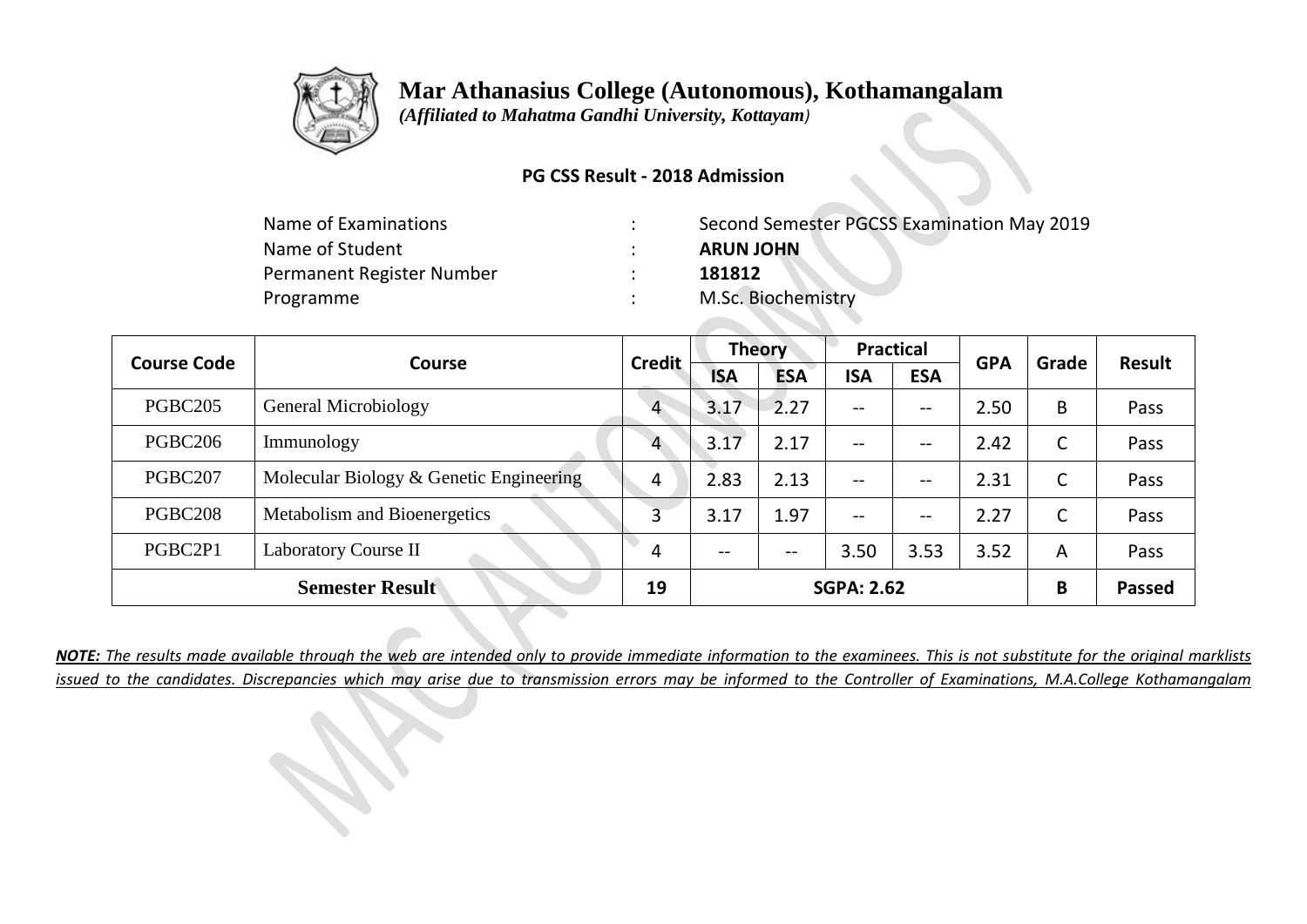

 *(Affiliated to Mahatma Gandhi University, Kottayam)*

### **PG CSS Result - 2018 Admission**

| Name of Examinations      | Second Semester PGCSS Examination May 2019 |
|---------------------------|--------------------------------------------|
| Name of Student           | <b>ARYATP</b>                              |
| Permanent Register Number | 181813                                     |
| Programme                 | M.Sc. Biochemistry                         |

**Contract Contract** 

| <b>Course Code</b> | <b>Course</b>                           | <b>Credit</b>  | <b>Theory</b> |            | <b>Practical</b>                      |            | <b>GPA</b> | Grade | <b>Result</b> |
|--------------------|-----------------------------------------|----------------|---------------|------------|---------------------------------------|------------|------------|-------|---------------|
|                    |                                         |                | <b>ISA</b>    | <b>ESA</b> | <b>ISA</b>                            | <b>ESA</b> |            |       |               |
| PGBC205            | General Microbiology                    | $\overline{4}$ | 3.67          | 2.53       | $\qquad \qquad -$                     | --         | 2.82       | B     | Pass          |
| PGBC206            | Immunology                              | $\overline{4}$ | 4.00          | 2.63       | $\hspace{0.05cm}$ – $\hspace{0.05cm}$ | $- -$      | 2.97       | B     | Pass          |
| PGBC207            | Molecular Biology & Genetic Engineering | 4              | 3.67          | 2.63       | $\overline{\phantom{a}}$              | --         | 2.89       | B     | Pass          |
| PGBC208            | Metabolism and Bioenergetics            | 3              | 3.67          | 2.53       | $-$                                   | $- -$      | 2.82       | B     | Pass          |
| PGBC2P1            | <b>Laboratory Course II</b>             | 4              | --            | $- -$      | 3.88                                  | 3.66       | 3.72       | A     | Pass          |
|                    | <b>Semester Result</b>                  | 19             |               |            | <b>SGPA: 3.05</b>                     |            |            | B     | <b>Passed</b> |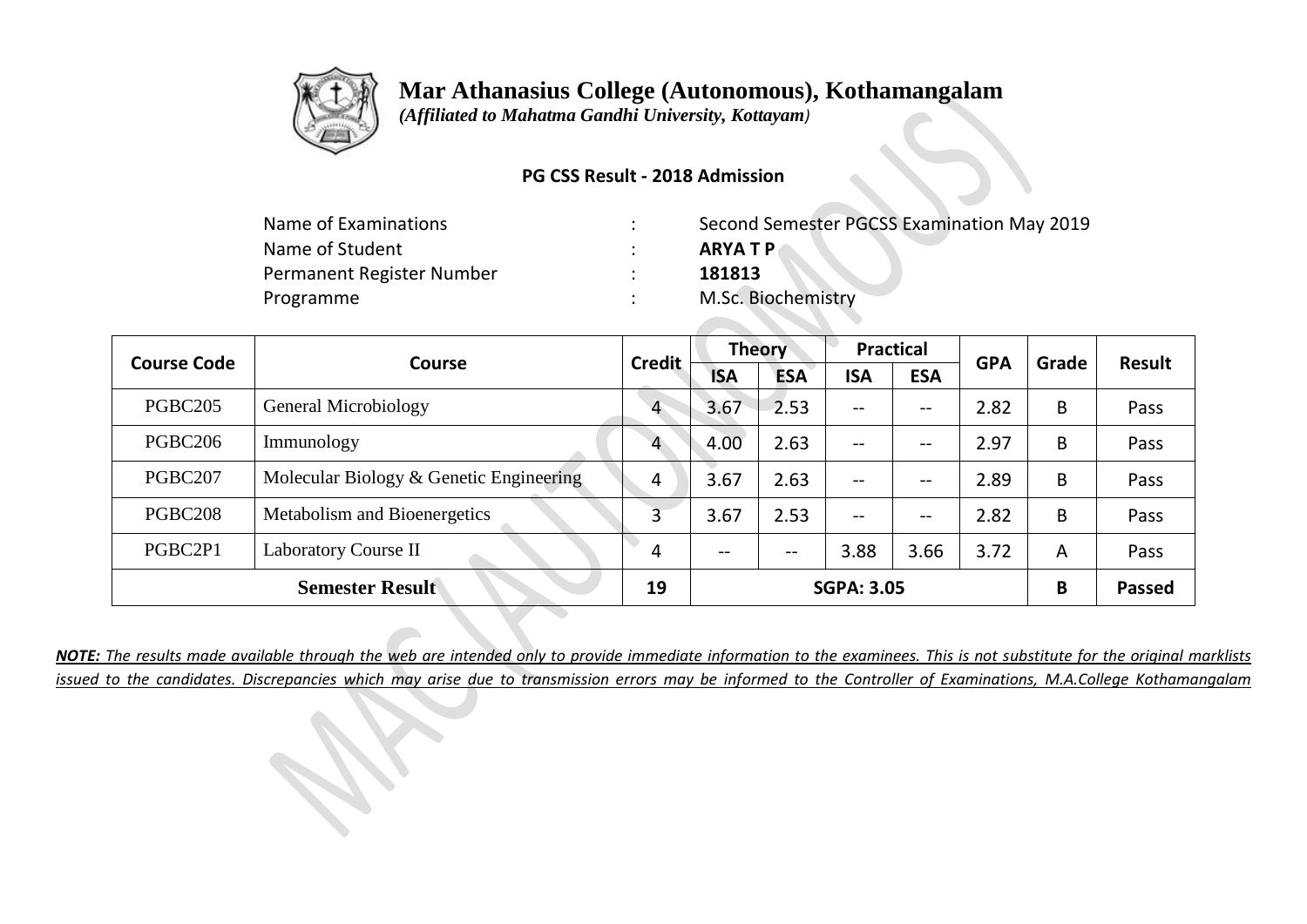

 *(Affiliated to Mahatma Gandhi University, Kottayam)*

### **PG CSS Result - 2018 Admission**

| Second Semester PGCSS Examination May 2019 |
|--------------------------------------------|
| <b>ARYA THANKACHAN</b>                     |
| 181814                                     |
| M.Sc. Biochemistry                         |
|                                            |

| <b>Course Code</b>  | Course                                  | <b>Credit</b>  | <b>Theory</b> |            | <b>Practical</b>  |            | <b>GPA</b> | Grade | <b>Result</b> |
|---------------------|-----------------------------------------|----------------|---------------|------------|-------------------|------------|------------|-------|---------------|
|                     |                                         |                | <b>ISA</b>    | <b>ESA</b> | <b>ISA</b>        | <b>ESA</b> |            |       |               |
| PGBC <sub>205</sub> | General Microbiology                    | $\overline{4}$ | 3.67          | 2.73       | $\qquad \qquad -$ | --         | 2.97       | B     | Pass          |
| PGBC206             | Immunology                              | 4              | 3.33          | 2.10       | $\qquad \qquad -$ | --         | 2.41       | C     | Pass          |
| PGBC207             | Molecular Biology & Genetic Engineering | 4              | 3.00          | 2.00       | $\qquad \qquad -$ | --         | 2.25       | C     | Pass          |
| <b>PGBC208</b>      | Metabolism and Bioenergetics            | 3              | 3.67          | 2.70       | $-$               | --         | 2.94       | B     | Pass          |
| PGBC2P1             | Laboratory Course II                    | 4              | $- -$         | $- -$      | 3.88              | 3.53       | 3.62       | A     | Pass          |
|                     | <b>Semester Result</b>                  | 19             |               |            | <b>SGPA: 2.83</b> |            |            | B     | <b>Passed</b> |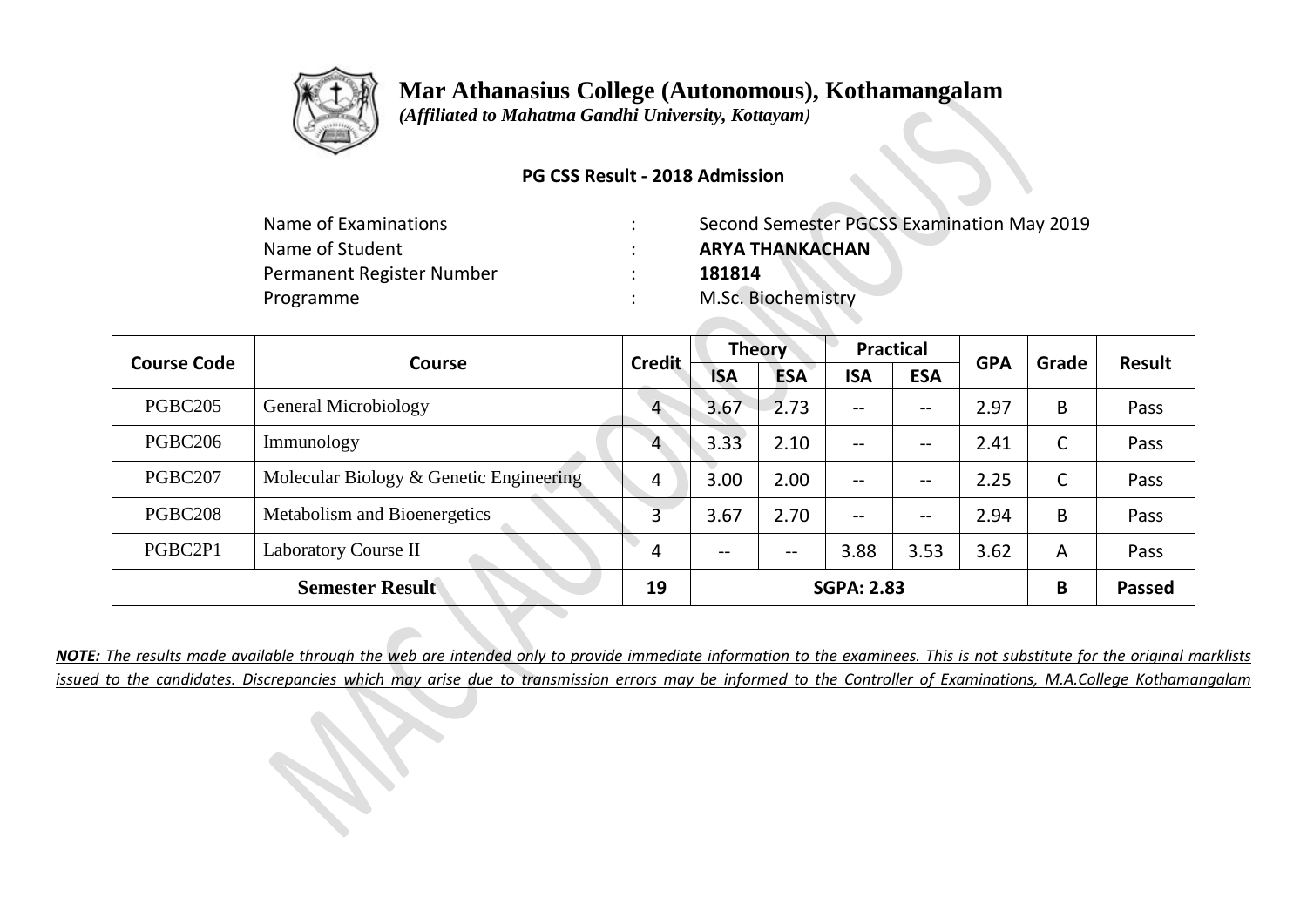

 *(Affiliated to Mahatma Gandhi University, Kottayam)*

### **PG CSS Result - 2018 Admission**

| Name of Examinations      | Second Semester PGCSS Examination May 2019 |
|---------------------------|--------------------------------------------|
| Name of Student           | <b>ASHIKHA P HASSAN</b>                    |
| Permanent Register Number | 181815                                     |
| Programme                 | M.Sc. Biochemistry                         |

| <b>Course Code</b>  | Course                                  | <b>Credit</b>  | <b>Theory</b> |            | <b>Practical</b>         |            | <b>GPA</b> | Grade | <b>Result</b> |
|---------------------|-----------------------------------------|----------------|---------------|------------|--------------------------|------------|------------|-------|---------------|
|                     |                                         |                | <b>ISA</b>    | <b>ESA</b> | <b>ISA</b>               | <b>ESA</b> |            |       |               |
| PGBC <sub>205</sub> | General Microbiology                    | $\overline{4}$ | 4.00          | 2.87       | $\overline{\phantom{m}}$ | --         | 3.15       | B     | Pass          |
| PGBC <sub>206</sub> | Immunology                              | 4              | 3.67          | 2.73       | $--$                     | --         | 2.97       | B     | Pass          |
| PGBC207             | Molecular Biology & Genetic Engineering | 4              | 3.00          | 2.43       | $- -$                    | --         | 2.57       | B     | Pass          |
| PGBC208             | Metabolism and Bioenergetics            | 3              | 3.67          | 2.43       | $- -$                    | --         | 2.74       | B     | Pass          |
| PGBC2P1             | <b>Laboratory Course II</b>             | 4              | $- -$         | $- -$      | 4.00                     | 3.93       | 3.95       | A     | Pass          |
|                     | <b>Semester Result</b>                  | 19             |               |            | <b>SGPA: 3.09</b>        |            |            | B     | <b>Passed</b> |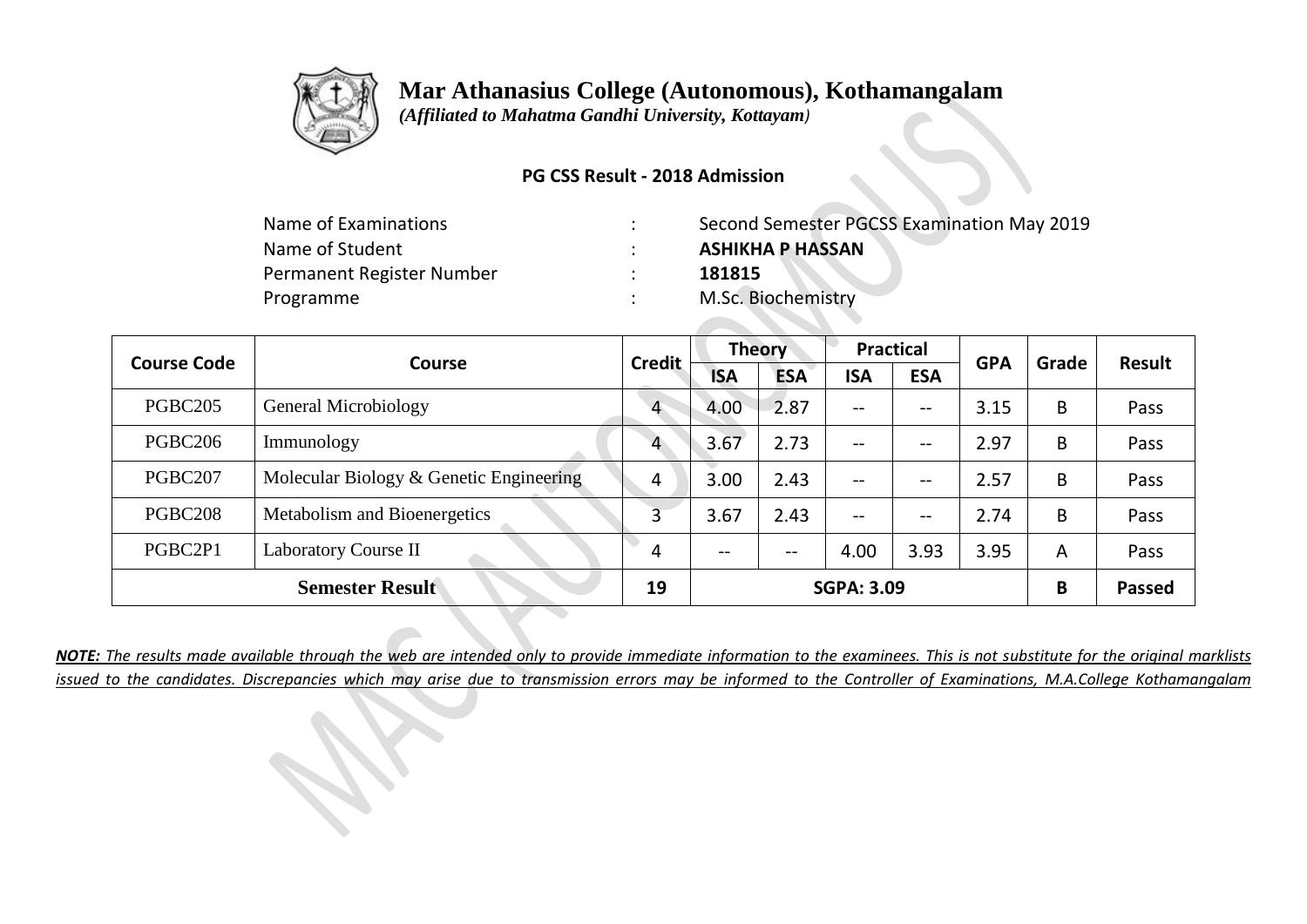

 *(Affiliated to Mahatma Gandhi University, Kottayam)*

### **PG CSS Result - 2018 Admission**

| Name of Examinations      | Second Semester PGCSS Examination May 2019 |
|---------------------------|--------------------------------------------|
| Name of Student           | <b>BEENU P BIJU</b>                        |
| Permanent Register Number | 181816                                     |
| Programme                 | M.Sc. Biochemistry                         |

| <b>Course Code</b>  | <b>Course</b>                           | <b>Credit</b>  | <b>Theory</b> |            | <b>Practical</b>         |            | <b>GPA</b> | Grade | Result        |
|---------------------|-----------------------------------------|----------------|---------------|------------|--------------------------|------------|------------|-------|---------------|
|                     |                                         |                | <b>ISA</b>    | <b>ESA</b> | <b>ISA</b>               | <b>ESA</b> |            |       |               |
| PGBC <sub>205</sub> | General Microbiology                    | $\overline{4}$ | 4.00          | 2.07       | $--$                     | --         | 2.55       | B     | Pass          |
| PGBC206             | Immunology                              | 4              | 3.67          | 1.90       | $\overline{\phantom{m}}$ | --         | 2.34       | C     | Pass          |
| PGBC207             | Molecular Biology & Genetic Engineering | 4              | 3.33          | 1.87       | $\overline{\phantom{m}}$ | --         | 2.24       | C     | Pass          |
| <b>PGBC208</b>      | Metabolism and Bioenergetics            |                | 3.67          | 2.13       | $- -$                    | --         | 2.52       | B     | Pass          |
| PGBC2P1             | Laboratory Course II                    | 4              | $- -$         | $- -$      | 4.00                     | 3.76       | 3.82       | A     | Pass          |
|                     | <b>Semester Result</b>                  | 19             |               |            | <b>SGPA: 2.70</b>        |            |            | B     | <b>Passed</b> |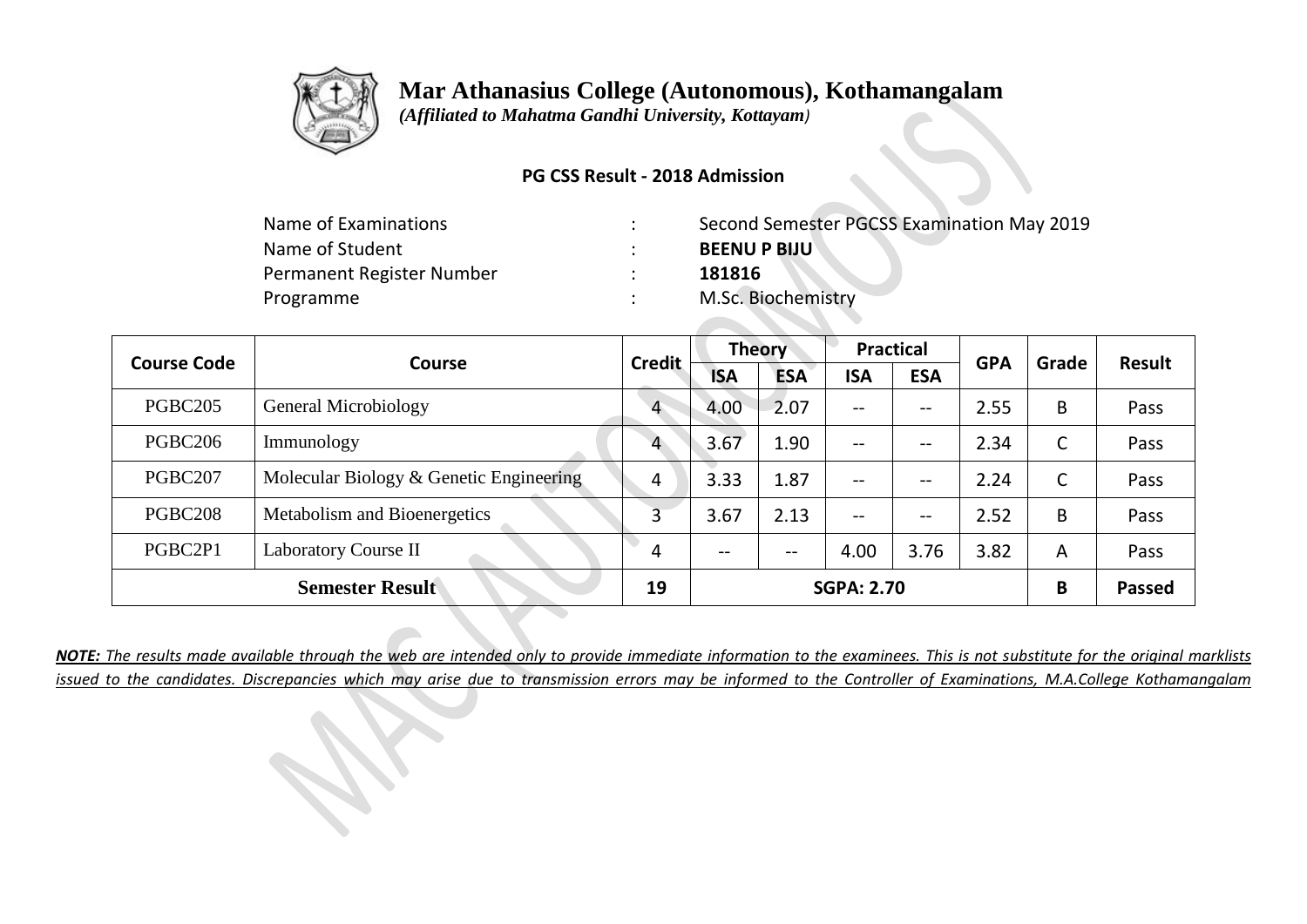

 *(Affiliated to Mahatma Gandhi University, Kottayam)*

### **PG CSS Result - 2018 Admission**

| Name of Examinations      | Second Semester PGCSS Examination May 2019 |
|---------------------------|--------------------------------------------|
| Name of Student           | <b>BINESH SURGIN D</b>                     |
| Permanent Register Number | 181817                                     |
| Programme                 | M.Sc. Biochemistry                         |

| <b>Course Code</b>  | <b>Course</b>                           | <b>Credit</b>  | <b>Theory</b> |            | <b>Practical</b>         |            | <b>GPA</b> | Grade | Result        |
|---------------------|-----------------------------------------|----------------|---------------|------------|--------------------------|------------|------------|-------|---------------|
|                     |                                         |                | <b>ISA</b>    | <b>ESA</b> | <b>ISA</b>               | <b>ESA</b> |            |       |               |
| PGBC <sub>205</sub> | General Microbiology                    | $\overline{4}$ | 3.17          | 1.70       | $--$                     | --         | 2.07       | C     | Pass          |
| PGBC206             | Immunology                              | 4              | 3.17          | 1.83       | $--$                     | --         | 2.17       | C     | Pass          |
| PGBC207             | Molecular Biology & Genetic Engineering | 4              | 2.66          | 1.70       | $\overline{\phantom{m}}$ | --         | 1.94       | C     | Pass          |
| <b>PGBC208</b>      | Metabolism and Bioenergetics            |                | 3.17          | 1.83       | $- -$                    | --         | 2.17       | C     | Pass          |
| PGBC2P1             | Laboratory Course II                    | 4              | $- -$         | $- -$      | 3.50                     | 3.50       | 3.50       | A     | Pass          |
|                     | <b>Semester Result</b>                  | 19             |               |            | <b>SGPA: 2.38</b>        |            |            | C     | <b>Passed</b> |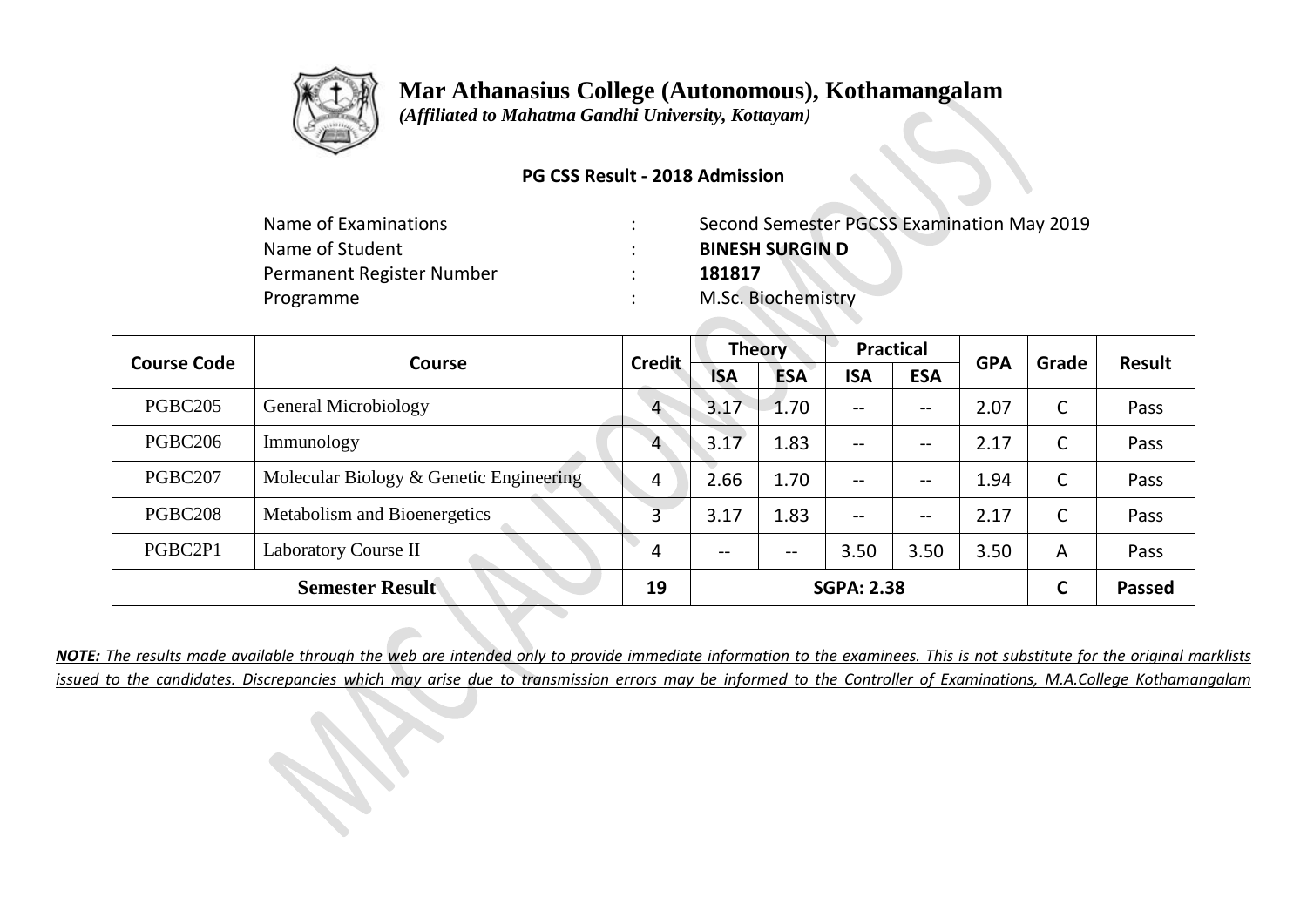

 *(Affiliated to Mahatma Gandhi University, Kottayam)*

### **PG CSS Result - 2018 Admission**

| Name of Examinations      | Second Semester PGCSS Examination May 2019 |
|---------------------------|--------------------------------------------|
| Name of Student           | <b>BINU BABY</b>                           |
| Permanent Register Number | 181818                                     |
| Programme                 | M.Sc. Biochemistry                         |

| <b>Course Code</b><br><b>Course</b> |                                         | <b>Credit</b>  | <b>Theory</b>            |            | <b>Practical</b>         |            | <b>GPA</b> | Grade | <b>Result</b> |
|-------------------------------------|-----------------------------------------|----------------|--------------------------|------------|--------------------------|------------|------------|-------|---------------|
|                                     |                                         |                | <b>ISA</b>               | <b>ESA</b> | <b>ISA</b>               | <b>ESA</b> |            |       |               |
| PGBC <sub>205</sub>                 | General Microbiology                    | $\overline{4}$ | 4.00                     | 2.27       | $\overline{\phantom{m}}$ | --         | 2.70       | B     | Pass          |
| PGBC <sub>206</sub>                 | Immunology                              | $\overline{4}$ | 4.00                     | 2.50       | $\overline{\phantom{m}}$ | --         | 2.88       | B     | Pass          |
| PGBC207                             | Molecular Biology & Genetic Engineering | 4              | 4.00                     | 2.97       | $- -$                    | --         | 3.23       | B     | Pass          |
| PGBC208                             | Metabolism and Bioenergetics            | 3              | 3.67                     | 2.17       | $- -$                    | $- -$      | 2.55       | B     | Pass          |
| PGBC2P1                             | Laboratory Course II                    | 4              | $\overline{\phantom{m}}$ | $- -$      | 4.00                     | 3.70       | 3.78       | A     | Pass          |
|                                     | <b>Semester Result</b>                  | 19             |                          |            | <b>SGPA: 3.05</b>        |            |            | B     | <b>Passed</b> |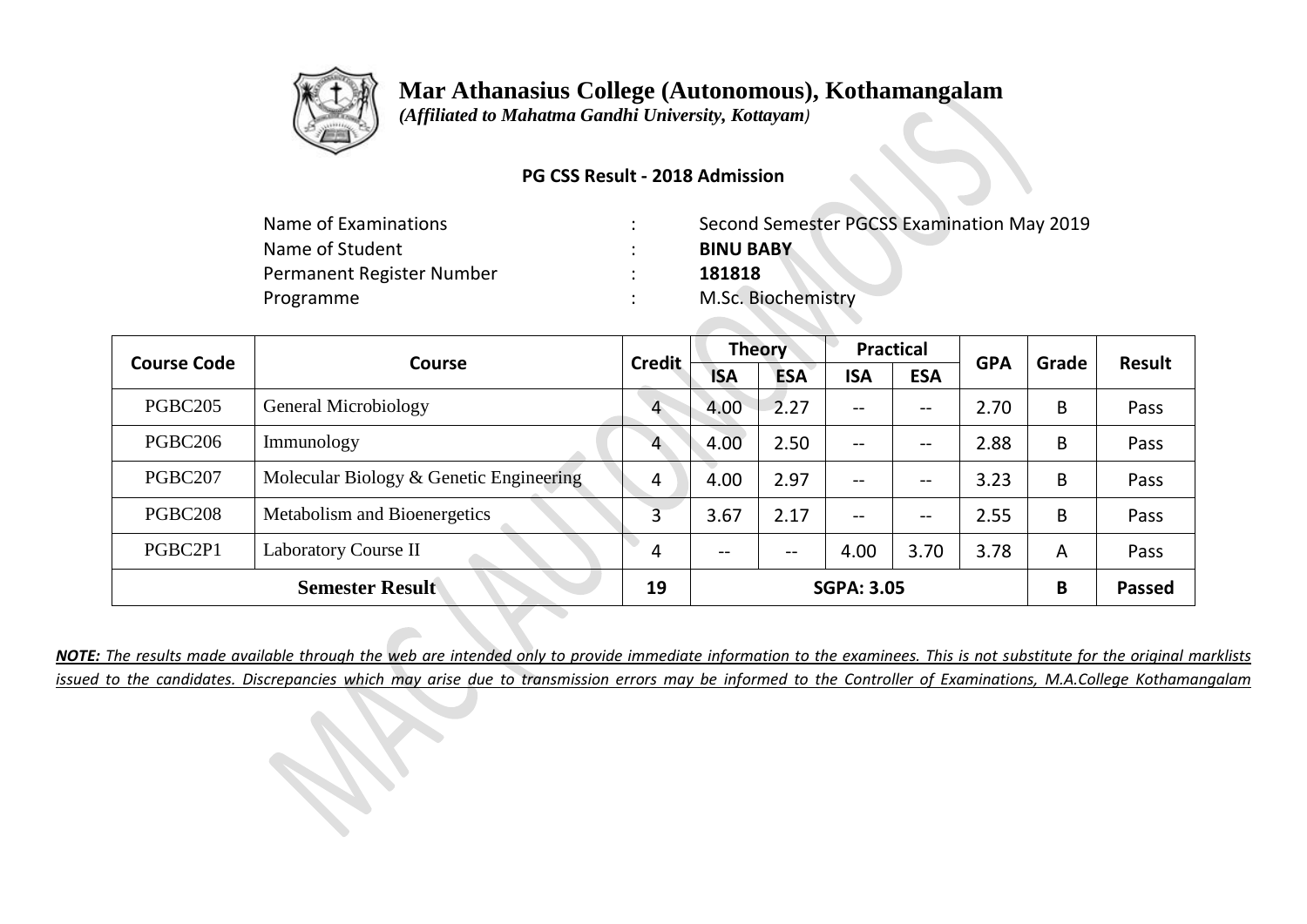

 *(Affiliated to Mahatma Gandhi University, Kottayam)*

### **PG CSS Result - 2018 Admission**

| Name of Examinations      | Second Semester PGCSS Examination May 2019 |
|---------------------------|--------------------------------------------|
| Name of Student           | <b>DAYANA PAUL</b>                         |
| Permanent Register Number | 181819                                     |
| Programme                 | M.Sc. Biochemistry                         |

| <b>Course Code</b>  | <b>Course</b>                           | <b>Credit</b>  | <b>Theory</b> |            | <b>Practical</b>  |            | <b>GPA</b> | Grade | <b>Result</b> |
|---------------------|-----------------------------------------|----------------|---------------|------------|-------------------|------------|------------|-------|---------------|
|                     |                                         |                | <b>ISA</b>    | <b>ESA</b> | <b>ISA</b>        | <b>ESA</b> |            |       |               |
| <b>PGBC205</b>      | General Microbiology                    | $\overline{4}$ | 3.33          | 2.33       | $--$              | --         | 2.58       | B     | Pass          |
| PGBC <sub>206</sub> | Immunology                              | $\overline{4}$ | 3.33          | 2.70       | $--$              | --         | 2.86       | B     | Pass          |
| PGBC207             | Molecular Biology & Genetic Engineering | $\overline{4}$ | 3.00          | 2.63       | $--$              | --         | 2.72       | B     | Pass          |
| PGBC208             | Metabolism and Bioenergetics            | 3              | 3.33          | 2.23       | $--$              | --         | 2.51       | B     | Pass          |
| PGBC2P1             | <b>Laboratory Course II</b>             | 4              | $- -$         | $- -$      | 3.88              | 3.63       | 3.69       | A     | Pass          |
|                     | <b>Semester Result</b>                  | 19             |               |            | <b>SGPA: 2.89</b> |            |            | B     | <b>Passed</b> |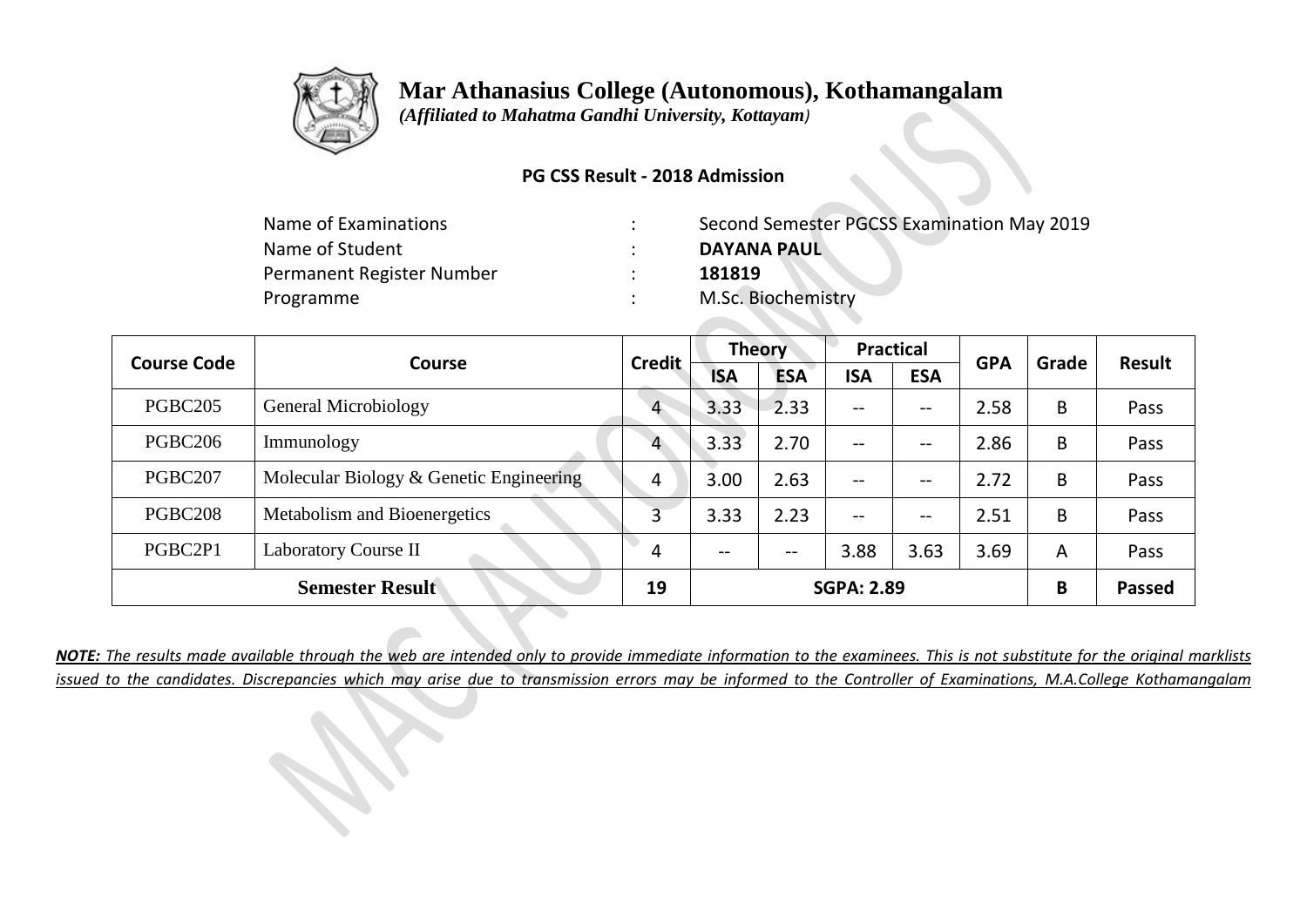

 *(Affiliated to Mahatma Gandhi University, Kottayam)*

### **PG CSS Result - 2018 Admission**

| Name of Examinations      | Second Semester PGCSS Examination May 2019 |
|---------------------------|--------------------------------------------|
| Name of Student           | <b>DEENA JOSE</b>                          |
| Permanent Register Number | 181820                                     |
| Programme                 | M.Sc. Biochemistry                         |

| <b>Course Code</b>  | <b>Course</b>                           | <b>Credit</b>  | <b>Theory</b>            |            | <b>Practical</b>         |            | <b>GPA</b> | Grade | <b>Result</b> |
|---------------------|-----------------------------------------|----------------|--------------------------|------------|--------------------------|------------|------------|-------|---------------|
|                     |                                         |                | <b>ISA</b>               | <b>ESA</b> | <b>ISA</b>               | <b>ESA</b> |            |       |               |
| PGBC <sub>205</sub> | General Microbiology                    | $\overline{4}$ | 3.67                     | 3.13       | $\overline{\phantom{m}}$ | --         | 3.27       | B     | Pass          |
| PGBC <sub>206</sub> | Immunology                              | $\overline{4}$ | 3.67                     | 2.90       | $\overline{\phantom{m}}$ | --         | 3.09       | B     | Pass          |
| PGBC207             | Molecular Biology & Genetic Engineering | 4              | 3.00                     | 3.27       | $- -$                    | --         | 3.20       | B     | Pass          |
| PGBC208             | Metabolism and Bioenergetics            | 3              | 3.67                     | 3.27       | $- -$                    | --         | 3.37       | B     | Pass          |
| PGBC2P1             | Laboratory Course II                    | 4              | $\overline{\phantom{m}}$ | $- -$      | 3.88                     | 3.63       | 3.69       | A     | Pass          |
|                     | <b>Semester Result</b>                  | 19             |                          |            | <b>SGPA: 3.32</b>        |            |            | B     | <b>Passed</b> |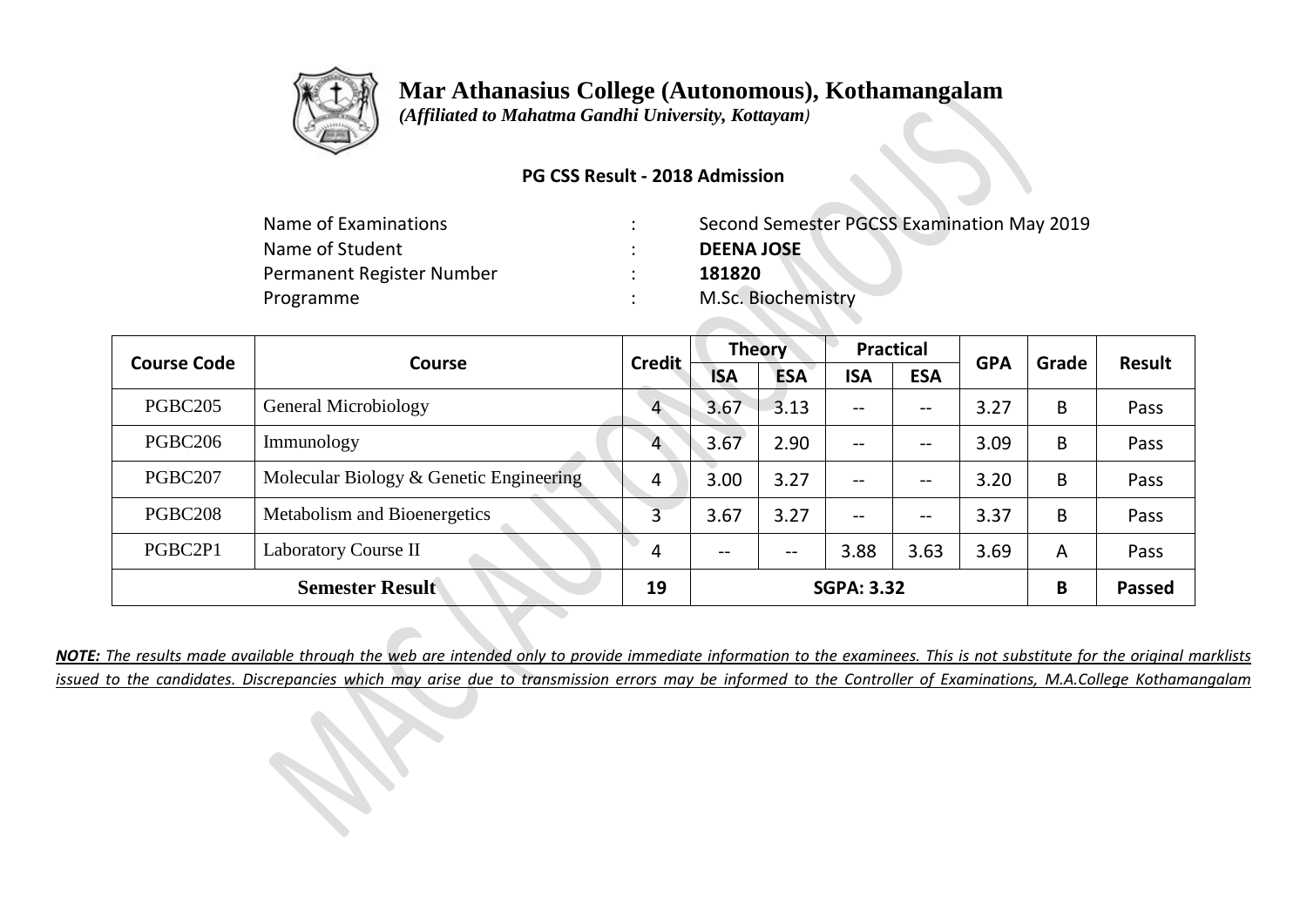

 *(Affiliated to Mahatma Gandhi University, Kottayam)*

### **PG CSS Result - 2018 Admission**

| Name of Examinations      | Second Semester PGCSS Examination May 2019 |
|---------------------------|--------------------------------------------|
| Name of Student           | <b>GINA K THOMAS</b>                       |
| Permanent Register Number | 181821                                     |
| Programme                 | M.Sc. Biochemistry                         |
|                           |                                            |

| <b>Course Code</b>  | Course                                  | <b>Credit</b>  | <b>Theory</b> |            | <b>Practical</b>  |            | <b>GPA</b> | Grade | <b>Result</b> |
|---------------------|-----------------------------------------|----------------|---------------|------------|-------------------|------------|------------|-------|---------------|
|                     |                                         |                | <b>ISA</b>    | <b>ESA</b> | <b>ISA</b>        | <b>ESA</b> |            |       |               |
| PGBC <sub>205</sub> | General Microbiology                    | $\overline{4}$ | 4.00          | 3.60       | $\qquad \qquad -$ | --         | 3.70       | A     | Pass          |
| PGBC <sub>206</sub> | Immunology                              | $\overline{4}$ | 3.67          | 2.60       | $\qquad \qquad -$ | --         | 2.87       | B     | Pass          |
| PGBC207             | Molecular Biology & Genetic Engineering | 4              | 3.67          | 3.03       | $\qquad \qquad -$ | --         | 3.19       | B     | Pass          |
| PGBC <sub>208</sub> | Metabolism and Bioenergetics            | 3              | 4.00          | 3.00       | $- -$             | --         | 3.25       | B     | Pass          |
| PGBC2P1             | Laboratory Course II                    | 4              | $- -$         | $- -$      | 4.00              | 3.76       | 3.82       | A     | Pass          |
|                     | <b>Semester Result</b>                  | 19             |               |            | <b>SGPA: 3.37</b> |            |            | B     | <b>Passed</b> |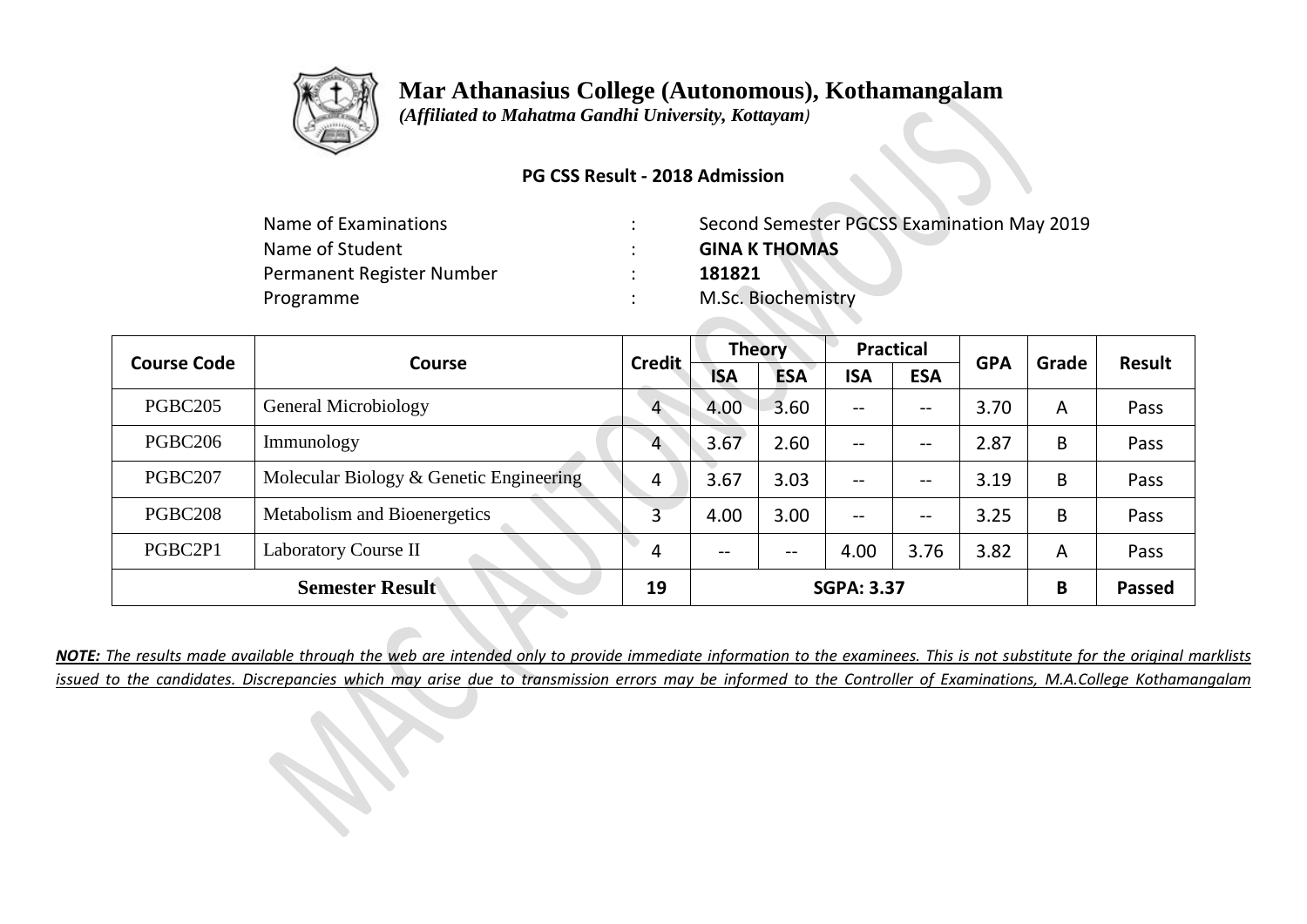

 *(Affiliated to Mahatma Gandhi University, Kottayam)*

### **PG CSS Result - 2018 Admission**

| Name of Examinations      | Second Semester PGCSS Examination May 2019 |
|---------------------------|--------------------------------------------|
| Name of Student           | <b>GLORY GEORGE</b>                        |
| Permanent Register Number | 181822                                     |
| Programme                 | M.Sc. Biochemistry                         |

| <b>Course Code</b><br>Course |                                         | <b>Credit</b>  | <b>Theory</b> |            | <b>Practical</b>  |                          | <b>GPA</b> | Grade | <b>Result</b> |
|------------------------------|-----------------------------------------|----------------|---------------|------------|-------------------|--------------------------|------------|-------|---------------|
|                              |                                         |                | <b>ISA</b>    | <b>ESA</b> | <b>ISA</b>        | <b>ESA</b>               |            |       |               |
| PGBC <sub>205</sub>          | General Microbiology                    | $\overline{4}$ | 3.67          | 2.73       | $\qquad \qquad -$ | $\overline{\phantom{m}}$ | 2.97       | B     | Pass          |
| PGBC206                      | Immunology                              | 4              | 3.67          | 3.20       | $-$               | --                       | 3.32       | B     | Pass          |
| PGBC207                      | Molecular Biology & Genetic Engineering | 4              | 3.67          | 2.97       | $\qquad \qquad -$ | --                       | 3.15       | B     | Pass          |
| PGBC <sub>208</sub>          | Metabolism and Bioenergetics            | 3              | 4.00          | 3.37       | $-$               | --                       | 3.53       | A     | Pass          |
| PGBC2P1                      | Laboratory Course II                    | 4              | $- -$         | $- -$      | 4.00              | 3.60                     | 3.70       | A     | Pass          |
|                              | <b>Semester Result</b>                  | 19             |               |            | <b>SGPA: 3.32</b> |                          |            | B     | <b>Passed</b> |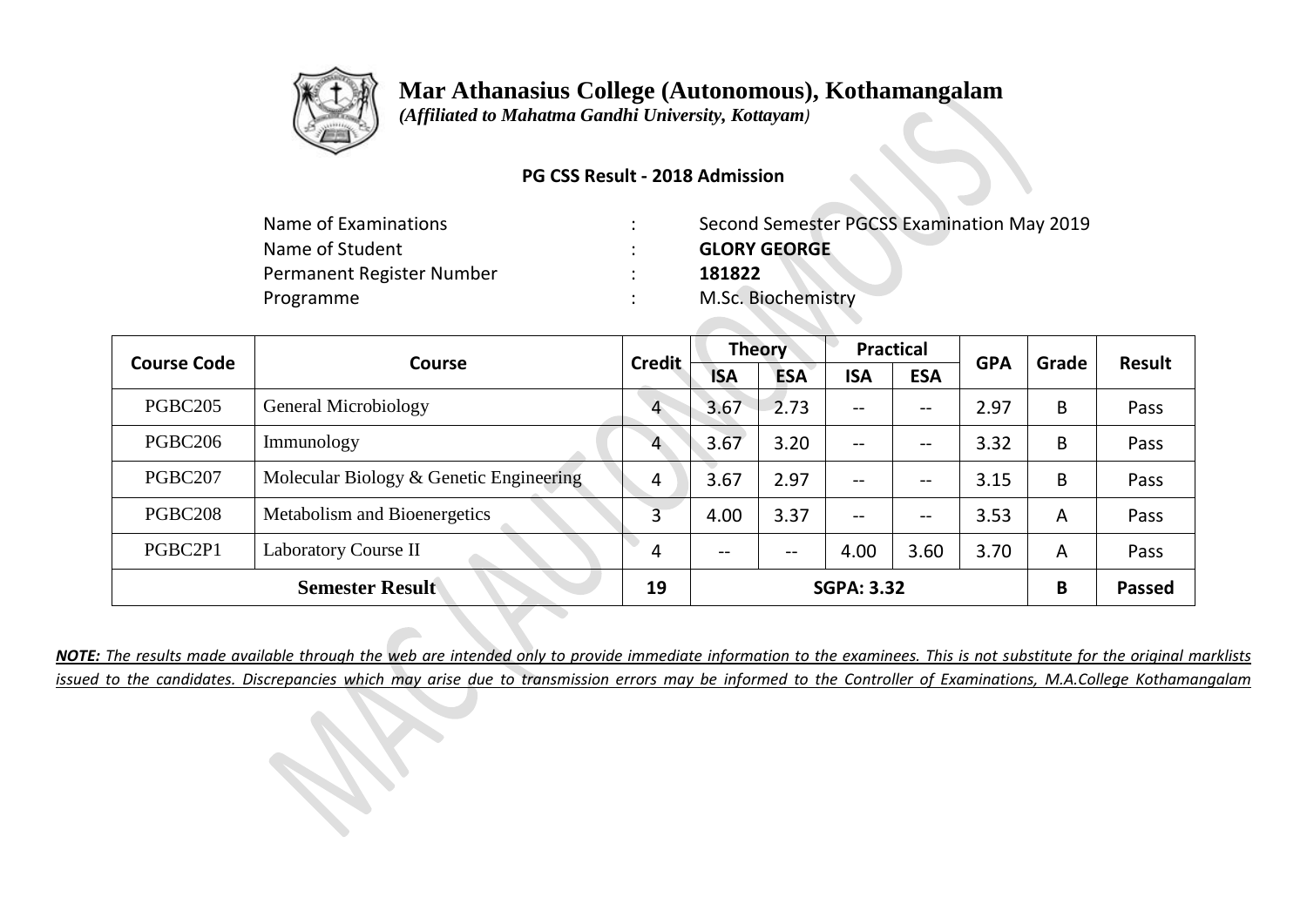

 *(Affiliated to Mahatma Gandhi University, Kottayam)*

### **PG CSS Result - 2018 Admission**

| Name of Examinations      | Second Semester PGCSS Examination May 2019 |
|---------------------------|--------------------------------------------|
| Name of Student           | <b>MARIYA CHERIAN</b>                      |
| Permanent Register Number | 181823                                     |
| Programme                 | M.Sc. Biochemistry                         |

| <b>Course Code</b><br><b>Course</b> |                                         | <b>Credit</b>  | <b>Theory</b> |            | <b>Practical</b>         |            | <b>GPA</b> | Grade | Result        |
|-------------------------------------|-----------------------------------------|----------------|---------------|------------|--------------------------|------------|------------|-------|---------------|
|                                     |                                         |                | <b>ISA</b>    | <b>ESA</b> | <b>ISA</b>               | <b>ESA</b> |            |       |               |
| PGBC <sub>205</sub>                 | General Microbiology                    | $\overline{4}$ | 4.00          | 2.03       | $\qquad \qquad -$        | --         | 2.52       | B     | Pass          |
| PGBC <sub>206</sub>                 | Immunology                              | $\overline{4}$ | 4.00          | 2.80       | $\qquad \qquad -$        | --         | 3.10       | B     | Pass          |
| PGBC207                             | Molecular Biology & Genetic Engineering | 4              | 3.33          | 2.57       | $\overline{\phantom{a}}$ | --         | 2.76       | B     | Pass          |
| <b>PGBC208</b>                      | Metabolism and Bioenergetics            | 3              | 3.67          | 3.20       | $\qquad \qquad -$        | --         | 3.32       | B     | Pass          |
| PGBC2P1                             | <b>Laboratory Course II</b>             | 4              | $- -$         | $- -$      | 4.00                     | 3.63       | 3.72       | A     | Pass          |
|                                     | <b>Semester Result</b>                  | 19             |               |            | <b>SGPA: 3.07</b>        |            |            | B     | <b>Passed</b> |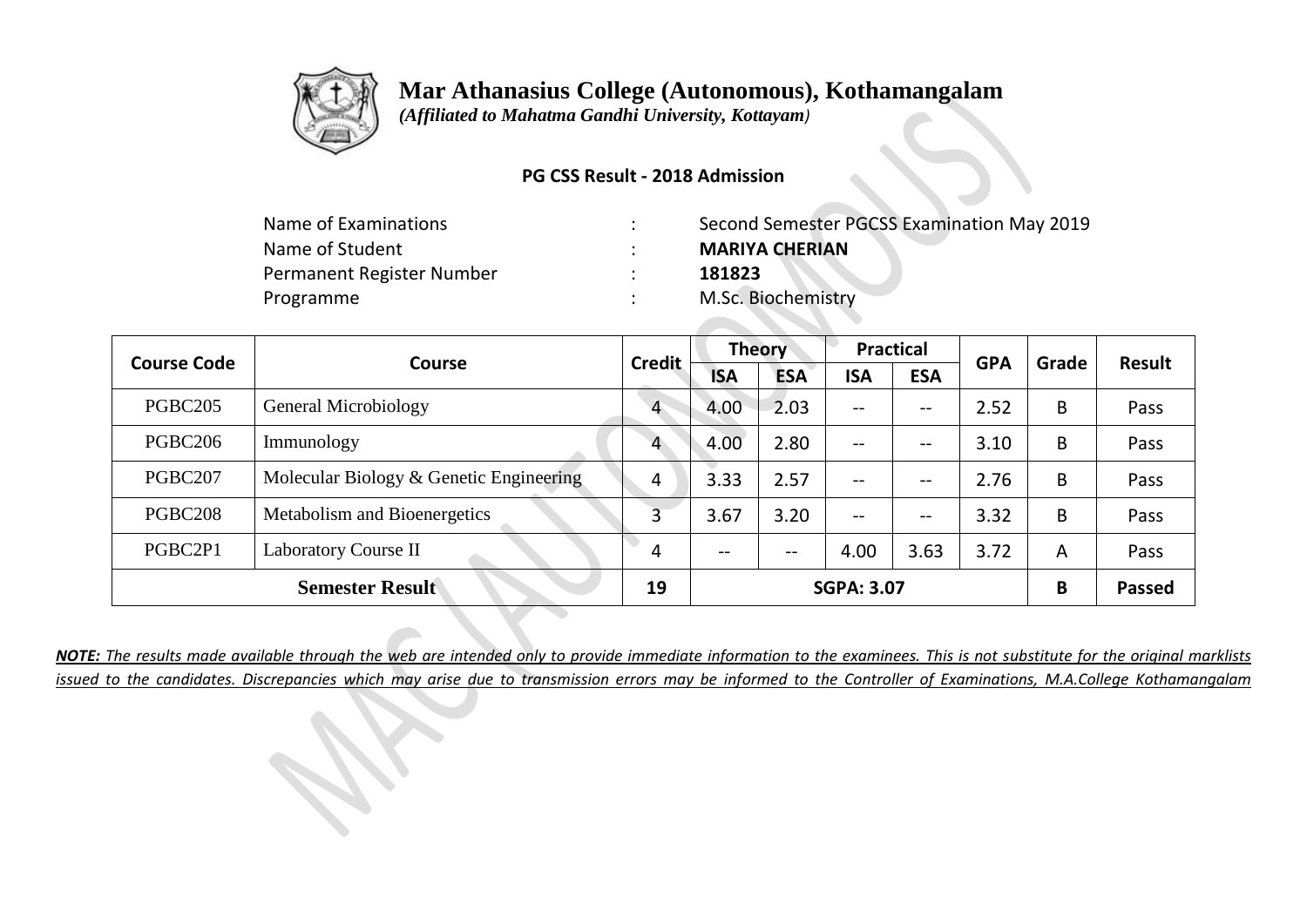

 *(Affiliated to Mahatma Gandhi University, Kottayam)*

### **PG CSS Result - 2018 Admission**

| Name of Examinations      | Second Semester PGCSS Examination May 2019 |
|---------------------------|--------------------------------------------|
| Name of Student           | <b>RESHMAPM</b>                            |
| Permanent Register Number | 181824                                     |
| Programme                 | M.Sc. Biochemistry                         |

| <b>Course Code</b><br><b>Course</b> |                                         | <b>Credit</b>  |                          | <b>Theory</b> |                          | <b>Practical</b> |            | Grade | <b>Result</b> |
|-------------------------------------|-----------------------------------------|----------------|--------------------------|---------------|--------------------------|------------------|------------|-------|---------------|
|                                     |                                         |                | <b>ISA</b>               | <b>ESA</b>    | <b>ISA</b>               | <b>ESA</b>       | <b>GPA</b> |       |               |
| PGBC <sub>205</sub>                 | General Microbiology                    | $\overline{4}$ | 3.67                     | 2.60          | $\overline{\phantom{m}}$ | --               | 2.87       | B     | Pass          |
| PGBC <sub>206</sub>                 | Immunology                              | $\overline{4}$ | 3.67                     | 1.57          | $\overline{\phantom{m}}$ | --               | 2.10       | C     | Pass          |
| PGBC207                             | Molecular Biology & Genetic Engineering | 4              | 3.00                     | 2.53          | $- -$                    | --               | 2.65       | B     | Pass          |
| PGBC <sub>208</sub>                 | Metabolism and Bioenergetics            | 3              | 3.67                     | 2.03          | $- -$                    | --               | 2.44       | C     | Pass          |
| PGBC2P1                             | Laboratory Course II                    | 4              | $\overline{\phantom{m}}$ | $- -$         | 3.88                     | 3.36             | 3.49       | B     | Pass          |
|                                     | <b>Semester Result</b>                  | 19             |                          |               | <b>SGPA: 2.72</b>        |                  |            | B     | <b>Passed</b> |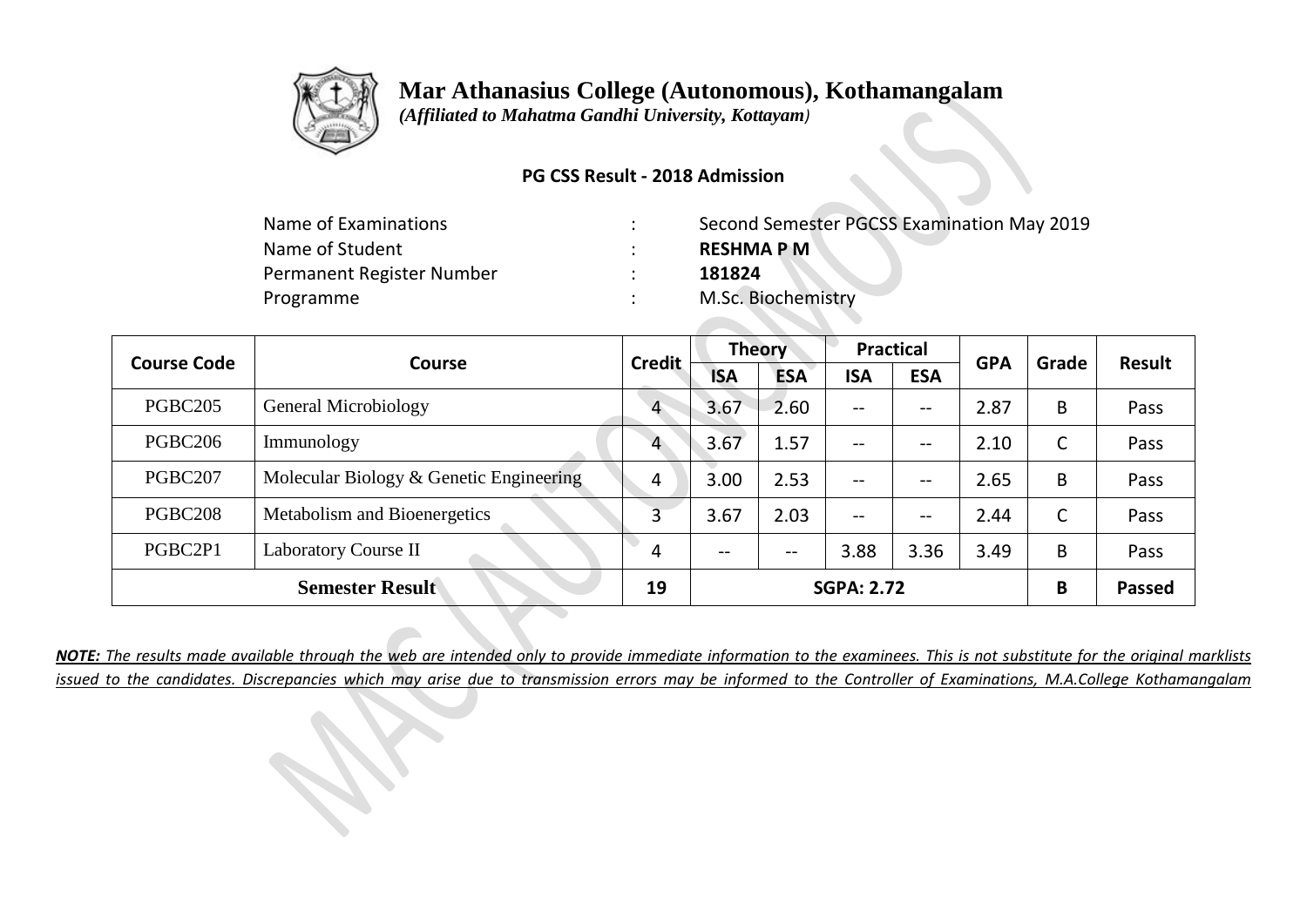

 *(Affiliated to Mahatma Gandhi University, Kottayam)*

### **PG CSS Result - 2018 Admission**

| Name of Examinations      | Second Semester PGCSS Examination May 2019 |
|---------------------------|--------------------------------------------|
| Name of Student           | <b>ROSHNI GEORGE</b>                       |
| Permanent Register Number | 181825                                     |
| Programme                 | M.Sc. Biochemistry                         |

| <b>Course Code</b><br>Course |                                         | <b>Credit</b>  | <b>Theory</b> |            | <b>Practical</b>         |            | <b>GPA</b> | Grade | <b>Result</b> |
|------------------------------|-----------------------------------------|----------------|---------------|------------|--------------------------|------------|------------|-------|---------------|
|                              |                                         |                | <b>ISA</b>    | <b>ESA</b> | <b>ISA</b>               | <b>ESA</b> |            |       |               |
| <b>PGBC205</b>               | General Microbiology                    | $\overline{4}$ | 3.33          | 2.23       | $--$                     | --         | 2.51       | B     | Pass          |
| PGBC <sub>206</sub>          | Immunology                              | 4              | 3.67          | 2.53       | $--$                     | --         | 2.82       | B     | Pass          |
| PGBC207                      | Molecular Biology & Genetic Engineering | 4              | 3.33          | 2.57       | $- -$                    | --         | 2.76       | B     | Pass          |
| PGBC <sub>208</sub>          | Metabolism and Bioenergetics            | 3              | 3.67          | 2.37       | $\overline{\phantom{m}}$ | --         | 2.70       | B     | Pass          |
| PGBC2P1                      | <b>Laboratory Course II</b>             | 4              | $- -$         | $- -$      | 3.88                     | 3.60       | 3.67       | A     | Pass          |
|                              | <b>Semester Result</b>                  | 19             |               |            | <b>SGPA: 2.90</b>        |            |            | B     | <b>Passed</b> |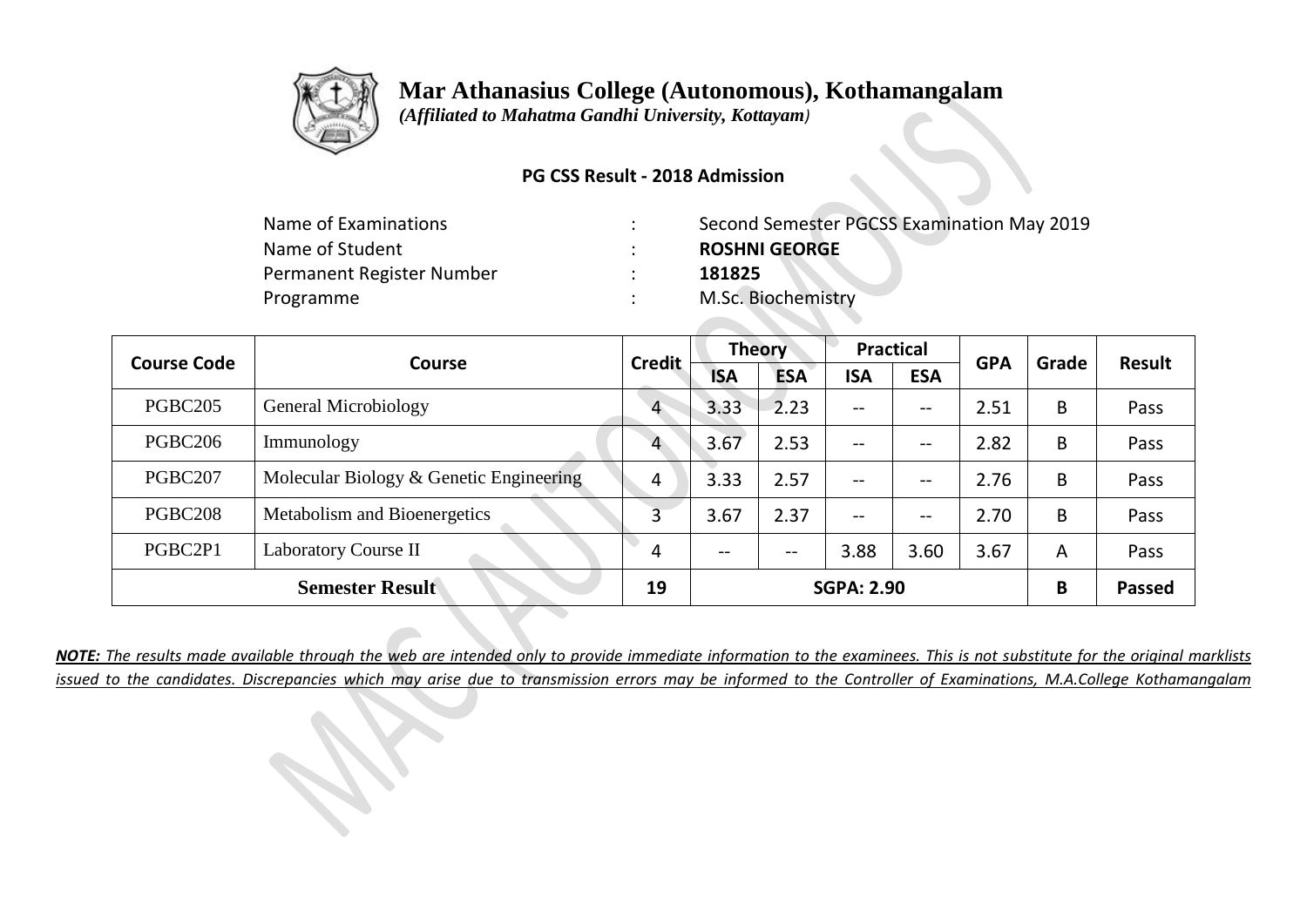

 *(Affiliated to Mahatma Gandhi University, Kottayam)*

### **PG CSS Result - 2018 Admission**

| Name of Examinations      | Second Semester PGCSS Examination May 2019 |
|---------------------------|--------------------------------------------|
| Name of Student           | <b>TTANSSY MONI</b>                        |
| Permanent Register Number | 181826                                     |
| Programme                 | M.Sc. Biochemistry                         |

| <b>Course Code</b><br>Course |                                         | <b>Credit</b>  | <b>Theory</b> |            | <b>Practical</b>         |            | <b>GPA</b> | Grade | <b>Result</b> |
|------------------------------|-----------------------------------------|----------------|---------------|------------|--------------------------|------------|------------|-------|---------------|
|                              |                                         |                | <b>ISA</b>    | <b>ESA</b> | <b>ISA</b>               | <b>ESA</b> |            |       |               |
| <b>PGBC205</b>               | General Microbiology                    | $\overline{4}$ | 3.67          | 2.80       | $--$                     | --         | 3.02       | B     | Pass          |
| PGBC <sub>206</sub>          | Immunology                              | 4              | 3.67          | 2.67       | $--$                     | --         | 2.92       | B     | Pass          |
| PGBC207                      | Molecular Biology & Genetic Engineering | 4              | 3.67          | 2.40       | $- -$                    | --         | 2.72       | B     | Pass          |
| PGBC <sub>208</sub>          | Metabolism and Bioenergetics            | 3              | 3.67          | 1.57       | $\overline{\phantom{m}}$ | --         | 2.10       | C     | Pass          |
| PGBC2P1                      | <b>Laboratory Course II</b>             | 4              | $- -$         | $- -$      | 3.88                     | 3.66       | 3.72       | A     | Pass          |
|                              | <b>Semester Result</b>                  | 19             |               |            | <b>SGPA: 2.93</b>        |            |            | B     | <b>Passed</b> |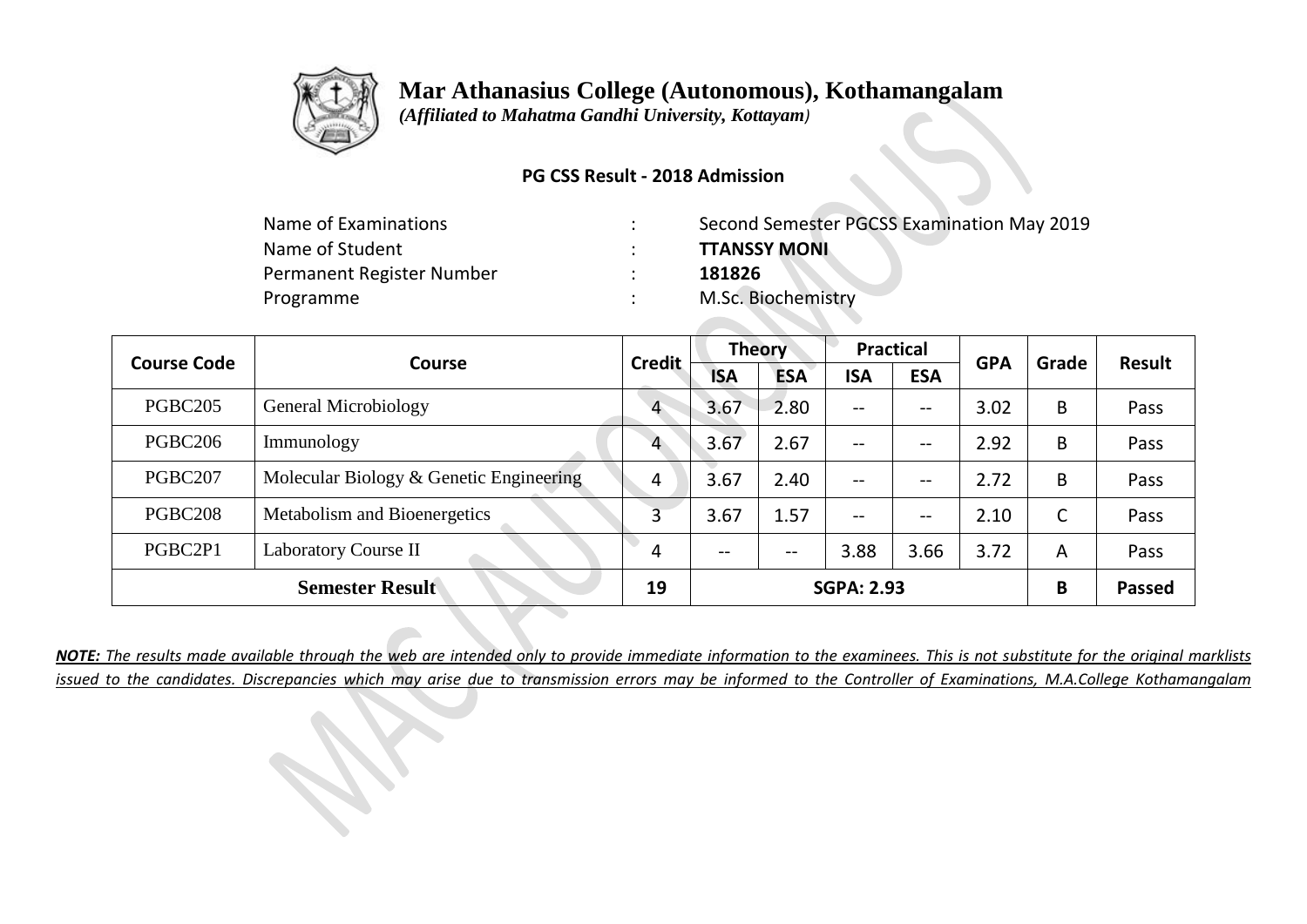

 *(Affiliated to Mahatma Gandhi University, Kottayam)*

### **PG CSS Result - 2018 Admission**

| Name of Examinations      | Second Semester PGCSS Examination May 2019 |
|---------------------------|--------------------------------------------|
| Name of Student           | <b>VISAKH U V</b>                          |
| Permanent Register Number | 181827                                     |
| Programme                 | M.Sc. Biochemistry                         |

| <b>Course Code</b><br>Course |                                         | <b>Credit</b>  | <b>Theory</b>     |            | <b>Practical</b>                      |            | <b>GPA</b> | Grade | <b>Result</b> |
|------------------------------|-----------------------------------------|----------------|-------------------|------------|---------------------------------------|------------|------------|-------|---------------|
|                              |                                         |                | <b>ISA</b>        | <b>ESA</b> | <b>ISA</b>                            | <b>ESA</b> |            |       |               |
| <b>PGBC205</b>               | General Microbiology                    | $\overline{4}$ | 3.67              | 2.63       | $\overline{\phantom{m}}$              | --         | 2.89       | B     | Pass          |
| PGBC206                      | Immunology                              | $\overline{4}$ | 3.67              | 3.07       | $\hspace{0.05cm}$ – $\hspace{0.05cm}$ | $- -$      | 3.22       | B     | Pass          |
| PGBC207                      | Molecular Biology & Genetic Engineering | 4              | 3.33              | 2.67       | $\overline{\phantom{m}}$              | --         | 2.84       | B     | Pass          |
| <b>PGBC208</b>               | Metabolism and Bioenergetics            | 3              | 3.67              | 2.47       | $-$                                   | $- -$      | 2.77       | B     | Pass          |
| PGBC2P1                      | Laboratory Course II                    | 4              | $\qquad \qquad -$ | $- -$      | 4.00                                  | 3.63       | 3.72       | A     | Pass          |
|                              | <b>Semester Result</b>                  | 19             |                   |            | <b>SGPA: 3.10</b>                     |            |            | B     | Passed        |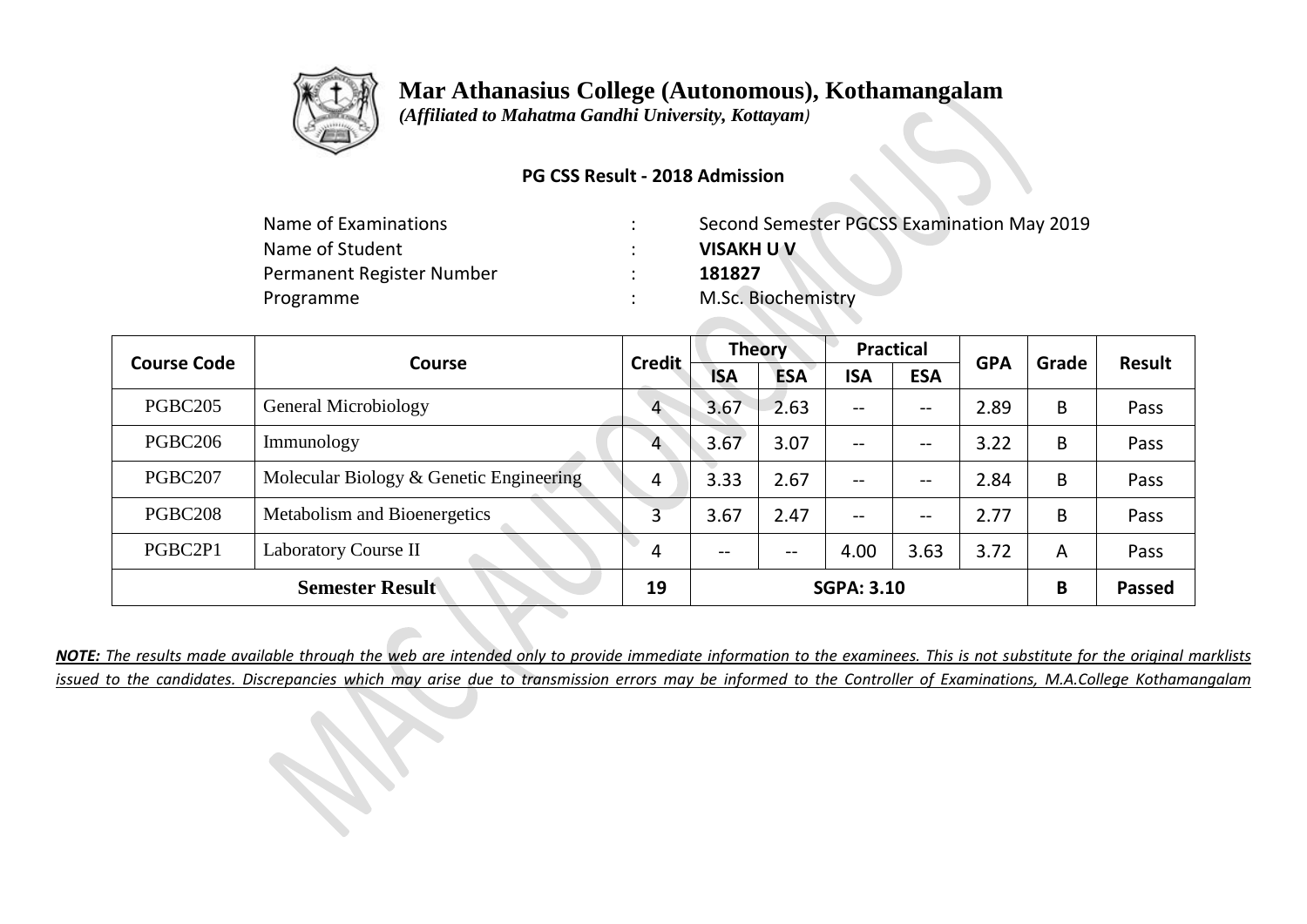

 *(Affiliated to Mahatma Gandhi University, Kottayam)*

### **PG CSS Result - 2017 Admission**

| Name of Examination       | Second Semester PGCSS (Supplementary/Improvement) |
|---------------------------|---------------------------------------------------|
|                           | <b>Examination May 2019</b>                       |
| Name of Student           | <b>ASHILY SHAJI</b>                               |
| Permanent Register Number | 172804                                            |
| Programme                 | M.Sc. Biochemistry                                |

|                    |                              | <b>Credit</b> | <b>Theory</b> |                        | Practical  |            | <b>GPA</b> | Grade  | <b>Result</b> |
|--------------------|------------------------------|---------------|---------------|------------------------|------------|------------|------------|--------|---------------|
| <b>Course Code</b> | Course                       |               | <b>ISA</b>    | <b>ESA</b>             | <b>ISA</b> | <b>ESA</b> |            |        |               |
| PGBC208            | Metabolism and Bioenergetics |               | 4.00          | 10 <sup>7</sup><br>∸∙∽ | $- -$      | $- -$      | 2.48       | ∽<br>◡ | Pass          |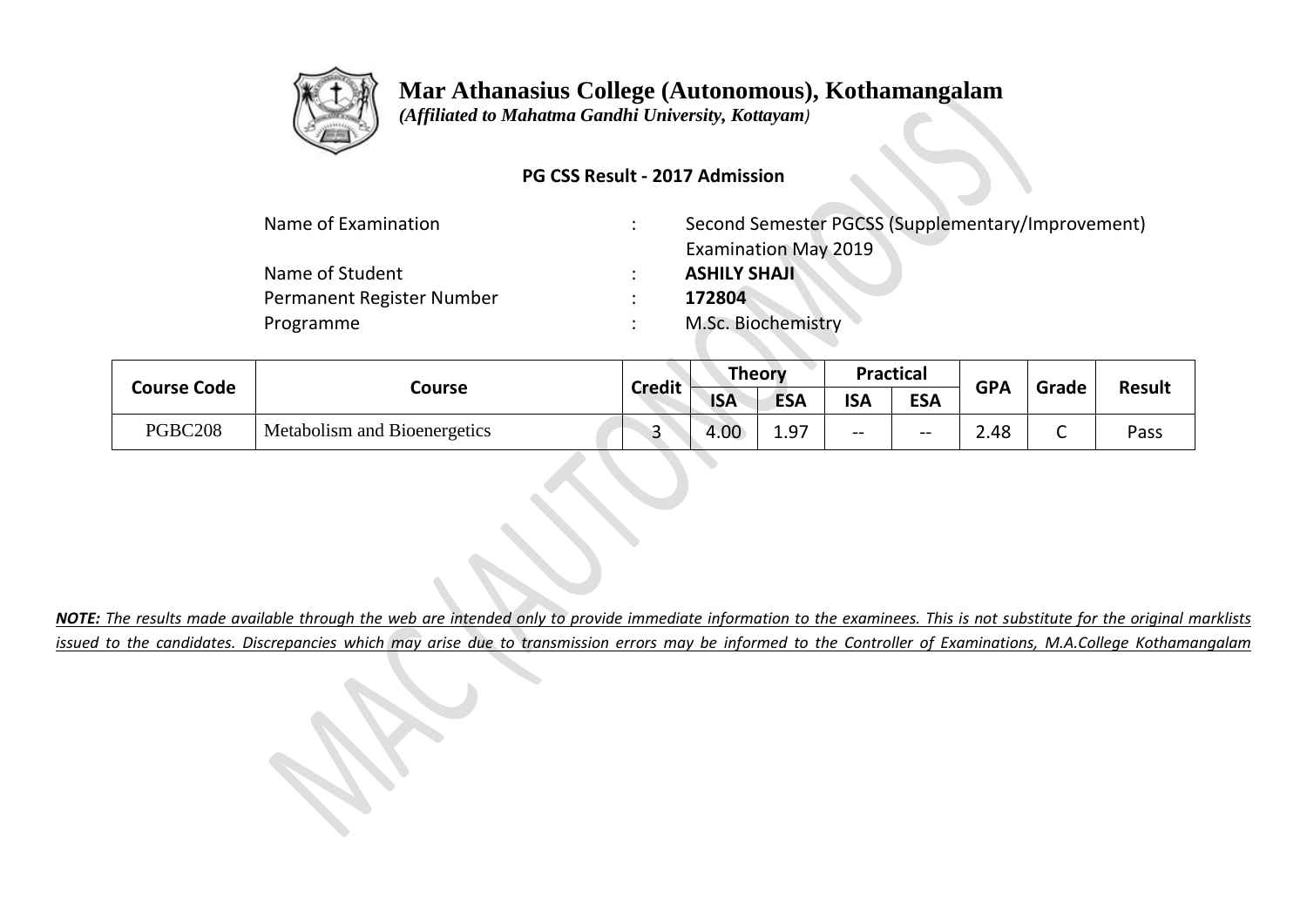

 *(Affiliated to Mahatma Gandhi University, Kottayam)*

### **PG CSS Result - 2017 Admission**

| Name of Examination       | $\bullet$<br>$\cdot$ | Second Semester PGCSS (Supplementary/Improvement) |
|---------------------------|----------------------|---------------------------------------------------|
|                           |                      | <b>Examination May 2019</b>                       |
| Name of Student           | $\bullet$            | <b>ASHLY SHYJO</b>                                |
| Permanent Register Number | $\bullet$            | 172806                                            |
| Programme                 | $\bullet$            | M.Sc. Biochemistry                                |

|  | <b>Course Code</b> |                              | <b>Credit</b> | <b>Theory</b> |            | <b>Practical</b> |            | <b>GPA</b> | Grade | <b>Result</b> |
|--|--------------------|------------------------------|---------------|---------------|------------|------------------|------------|------------|-------|---------------|
|  |                    | Course                       |               | <b>ISA</b>    | <b>ESA</b> | <b>ISA</b>       | <b>ESA</b> |            |       |               |
|  | PGBC208            | Metabolism and Bioenergetics |               | 3.67          | ר ר<br>د   | --               | $- -$      | 2.62       | D     | Pass          |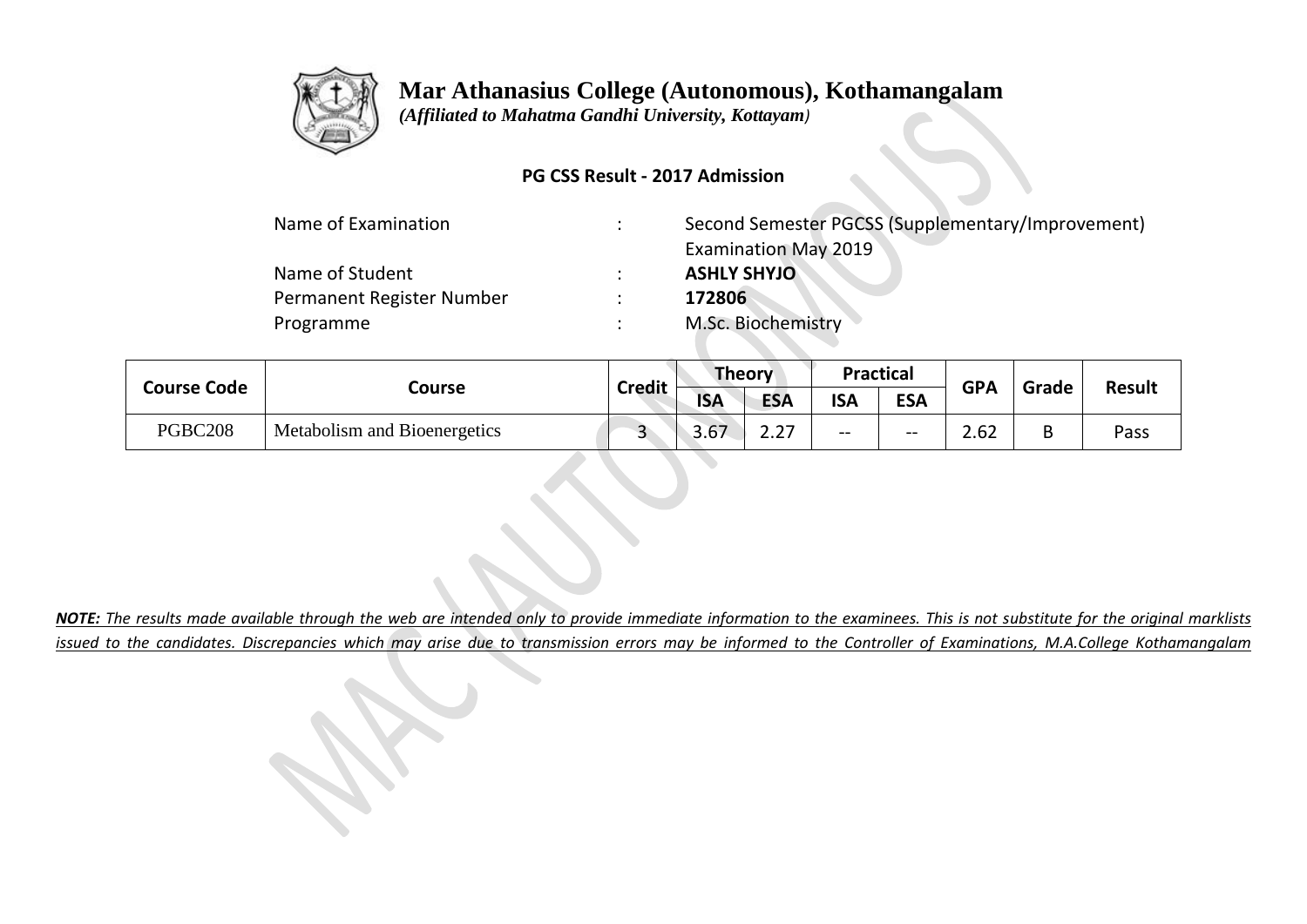

 *(Affiliated to Mahatma Gandhi University, Kottayam)*

### **PG CSS Result - 2017 Admission**

| Name of Examination       | Second Semester PGCSS (Supplementary/Improvement) |
|---------------------------|---------------------------------------------------|
|                           | <b>Examination May 2019</b>                       |
| Name of Student           | <b>BINI ABRAHAM</b>                               |
| Permanent Register Number | 172807                                            |
| Programme                 | M.Sc. Biochemistry                                |

|                    |                              |               |            | <b>Theory</b> |            | <b>Practical</b> | <b>GPA</b>         | Grade | <b>Result</b> |
|--------------------|------------------------------|---------------|------------|---------------|------------|------------------|--------------------|-------|---------------|
| <b>Course Code</b> | Course                       | <b>Credit</b> | <b>ISA</b> | <b>ESA</b>    | <b>ISA</b> | <b>ESA</b>       |                    |       |               |
| PGBC208            | Metabolism and Bioenergetics |               | 3.67       | 2.97          | $- -$      | $- -$            | <b>COMP</b><br>--- | B     | Pass          |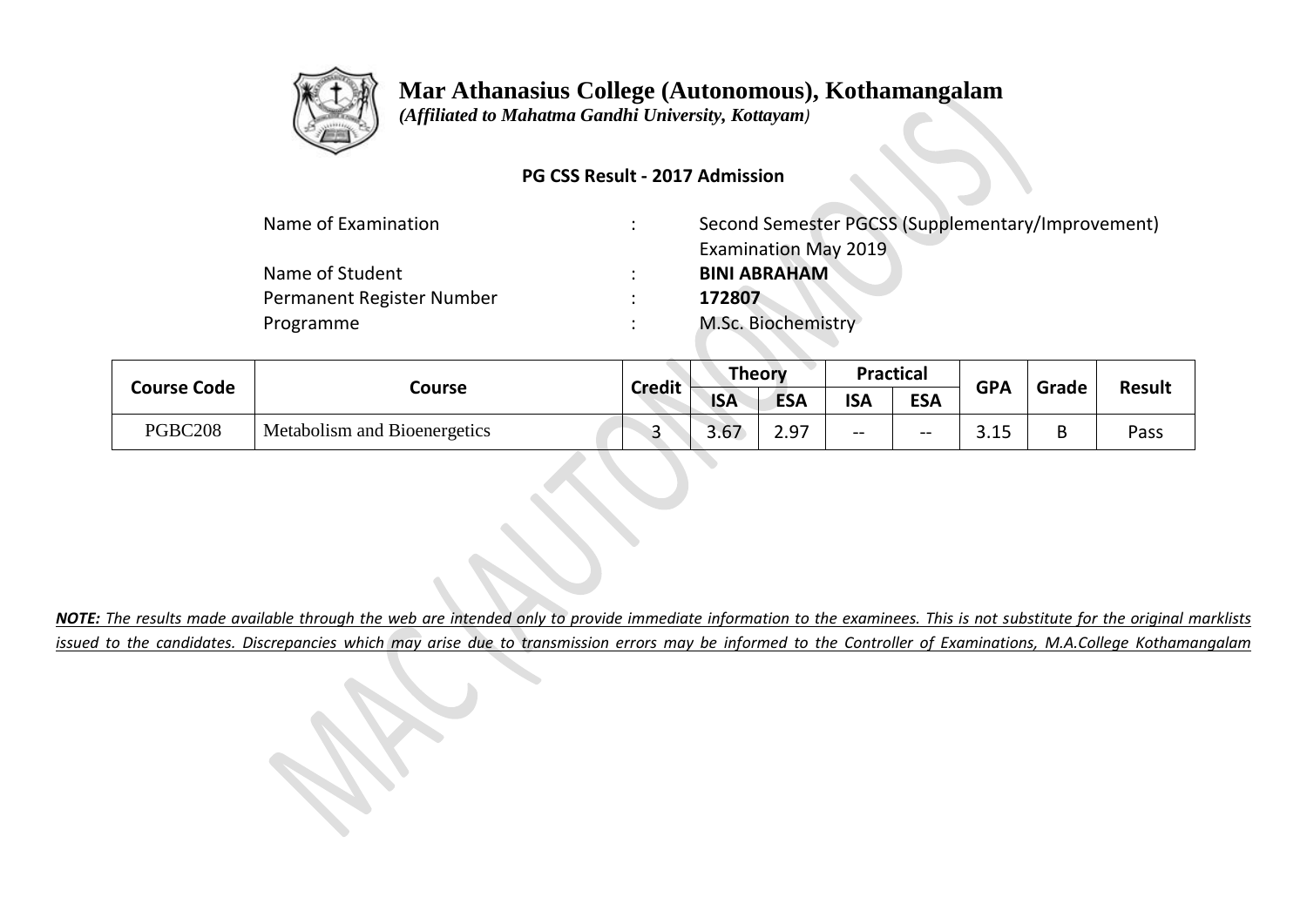

 *(Affiliated to Mahatma Gandhi University, Kottayam)*

### **PG CSS Result - 2017 Admission**

| Name of Examination       | Second Semester PGCSS (Supplementary/Improvement) |
|---------------------------|---------------------------------------------------|
|                           | <b>Examination May 2019</b>                       |
| Name of Student           | <b>MARIYA K S</b>                                 |
| Permanent Register Number | 172810                                            |
| Programme                 | M.Sc. Biochemistry                                |

| <b>Course Code</b> |                                         |                |            | <b>Theory</b> |            | <b>Practical</b> | <b>GPA</b> | Grade  |               |
|--------------------|-----------------------------------------|----------------|------------|---------------|------------|------------------|------------|--------|---------------|
|                    | Course                                  | <b>Credit</b>  | <b>ISA</b> | <b>ESA</b>    | <b>ISA</b> | <b>ESA</b>       |            |        | <b>Result</b> |
| PGBC207            | Molecular Biology & Genetic Engineering | $\overline{4}$ | 2.66       | 217           | $- -$      | $- -$            | 2.29       | ⌒<br>ັ | Pass          |
| <b>PGBC208</b>     | Metabolism and Bioenergetics            |                | 3.33       | 1.50          | $- -$      | $- -$            | 1.96       | ⌒<br>ັ | Pass          |